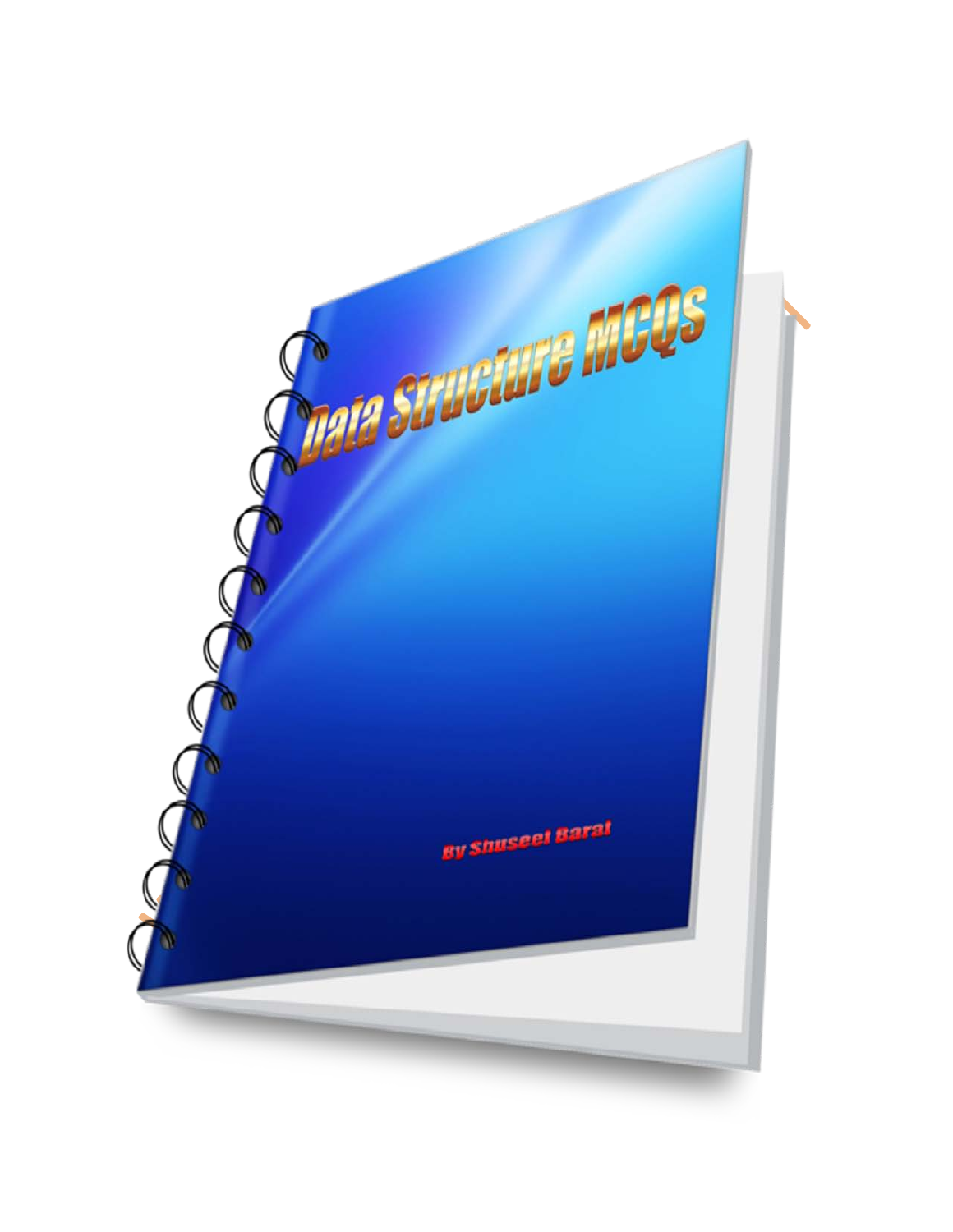

**By Shuseet Barat** 

**For more MCQs of Data Structure visit:<http://www.siteforinfotech.com/p/data-structure-mcq-sets.html>**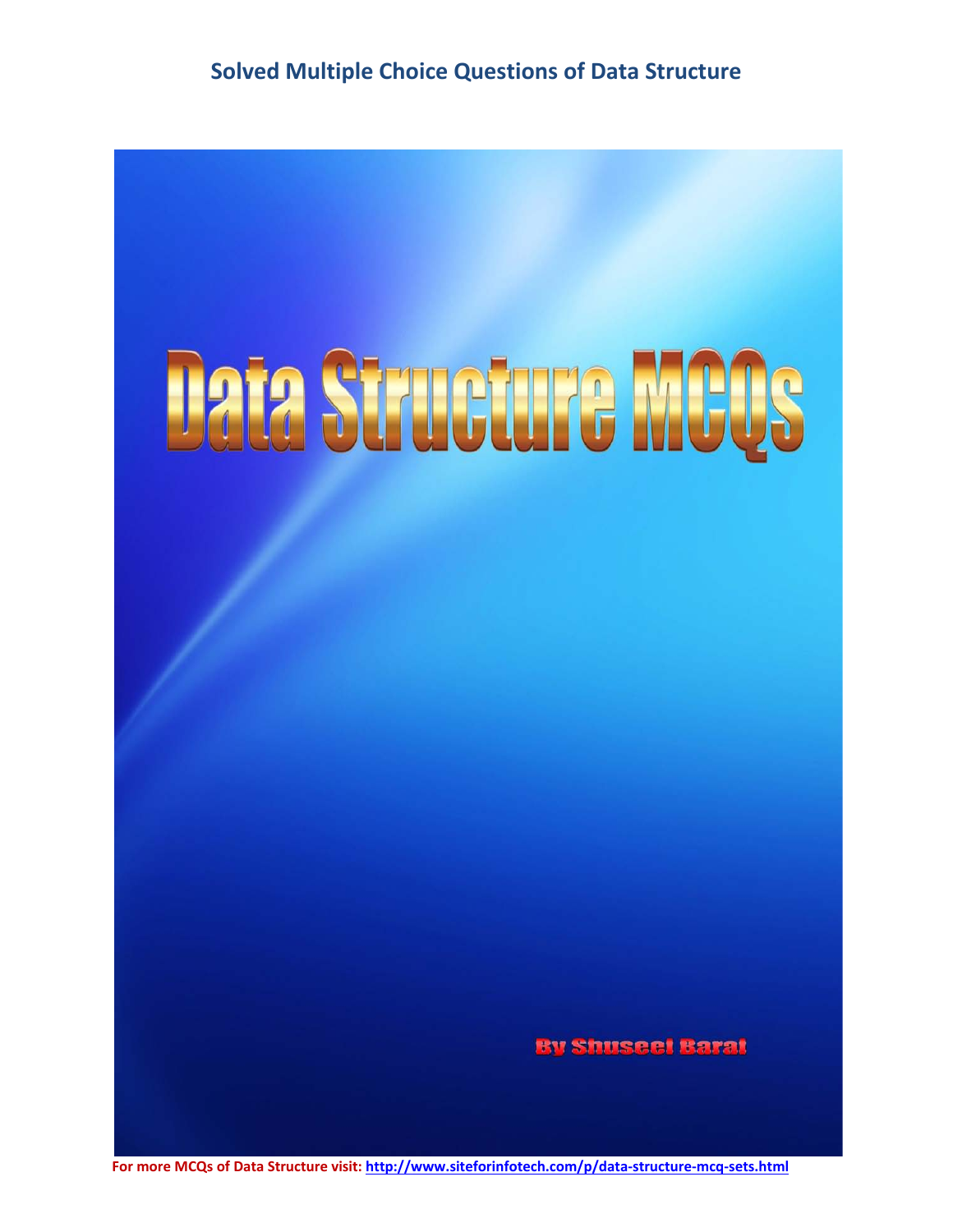### **Fundamentals of Data Structure**

#### **Set-1**

1. Which if the following is/are the levels of implementation of data structure

**For more MCQs of Data Structure visit:<http://www.siteforinfotech.com/p/data-structure-mcq-sets.html>** A) Abstract level B) Application level C) Implementation level D) All of the above **2. A binary search tree whose left subtree and right subtree differ in height by at most 1 unit is called**  A) AVL tree B) Red-black tree C) Lemma tree D) None of the above **3. ……………….. level is where the model becomes compatible executable code** A) Abstract level B) Application level C) Implementation level D) All of the above **4. Stack is also called as** A) Last in first out B) First in last out C) Last in last out D) First in first out **5. Which of the following is true about the characteristics of abstract data types?** i) It exports a type. ii) It exports a set of operations A) True, False B) False, True C) True, True D) False, False **6. …………… is not the component of data structure.** A) Operations B) Storage Structures C) Algorithms D) None of above **7. Which of the following is not the part of ADT description?** A) Data B) Operations C) Both of the above D) None of the above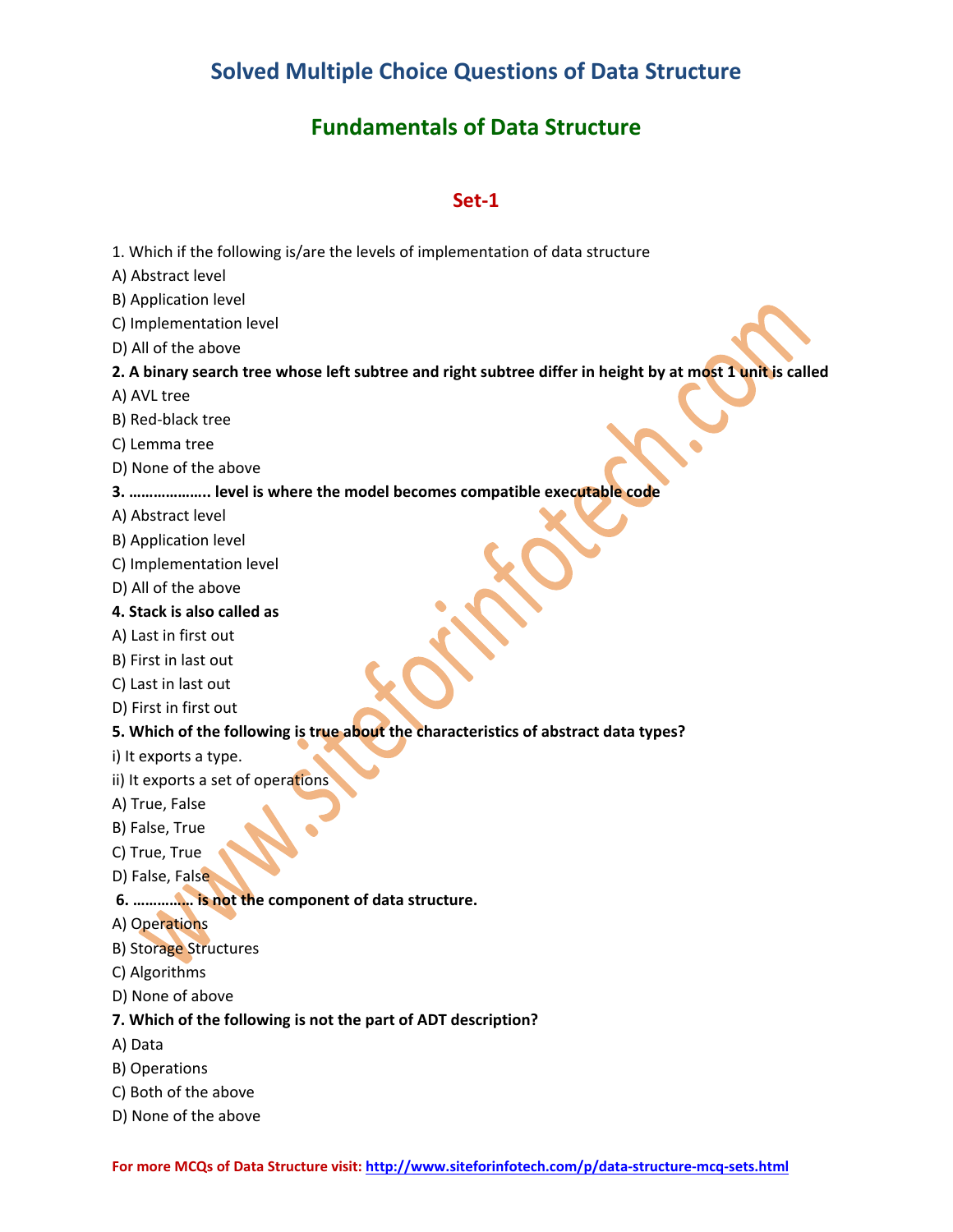**8. Inserting an item into the stack when stack is not full is called …………. Operation and deletion of item form the stack, when stack is not empty is called ………..operation.**

A) push, pop

- B) pop, push
- C) insert, delete
- D) delete, insert

**9. ……………. Is a pile in which items are added at one end and removed from the other.**

- A) Stack
- B) Queue
- C) List
- D) None of the above

**10. ………… is very useful in situation when data have to stored and then retrieved in reverse order.**

- A) Stack
- B) Queue
- C) List
- D) Link list

#### **11. Which of the following is not the type of queue?**

- A) Ordinary queue
- B) Single ended queue
- C) Circular queue
- D) Priority queue

#### **12. The property of binary tree is**

- A) The first subset is called left subtree
- B) The second subtree is called right subtree
- C) The root cannot contain NULL
- D) The right subtree can be empty

#### **13. State true or false.**

- i) The degree of root node is always zero.
- ii) Nodes that are not root and not leaf are called as internal nodes.
- A) True, True
- B) True, False
- C) False, True
- D) False, False

#### **14. Any node is the path from the root to the node is called**

- A) Successor node
- B) Ancestor node
- C) Internal node
- D) None of the above

#### **15. State true of false.**

- i) A node is a parent if it has successor nodes.
- ii) A node is child node if out degree is one.
- A) True, True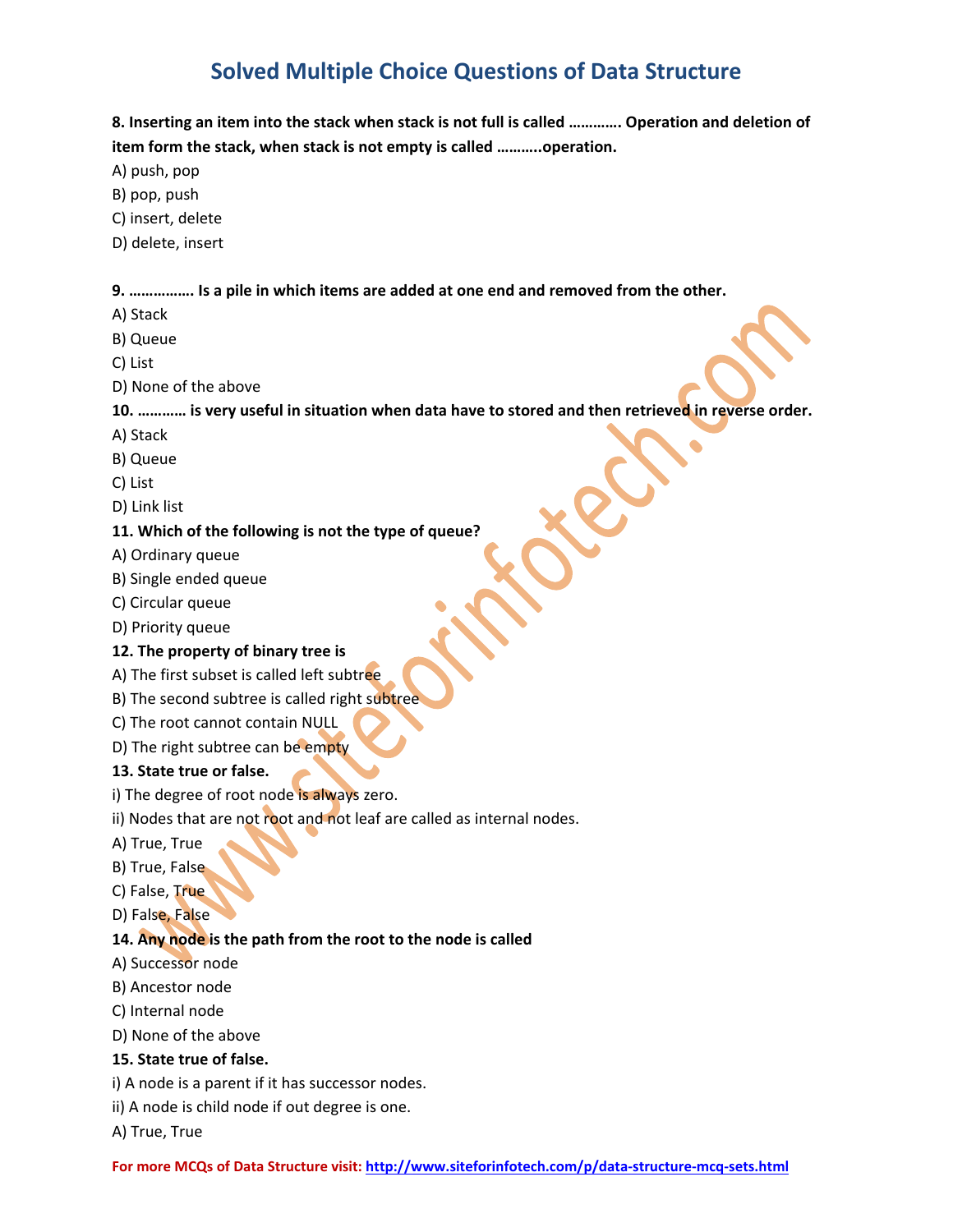| B) True, False                                                                              |
|---------------------------------------------------------------------------------------------|
| C) False, True                                                                              |
| D) False, False                                                                             |
| 16.  is not an operation performed on linear list                                           |
| a) Insertion<br>b) Deletion<br>c) Retrieval<br>d) Traversal                                 |
| A) only a,b and c                                                                           |
| B) only a and b                                                                             |
| C) All of the above                                                                         |
| D) None of the above                                                                        |
| 17. Which is/are the application(s) of stack                                                |
| A) Function calls                                                                           |
| B) Large number Arithmetic                                                                  |
| C) Evaluation of arithmetic expressions                                                     |
| D) All of the above                                                                         |
| 18. A  is an acyclic digraph, which has only one node with indegree 0, and other nodes have |
| indegree 1.                                                                                 |
| A) Directed tree                                                                            |
| B) Undirected tree                                                                          |
| C) Dis-joint tree                                                                           |
| D) Direction oriented tree                                                                  |
| 19.  Is a directed tree in which outdegree of each node is less than or equal to two.       |
| A) Unary tree                                                                               |
| B) Binary tree                                                                              |
| C) Dinary tree                                                                              |
| D) Both B and C                                                                             |
| 20. State true or false.                                                                    |
| i) An empty tree is also a binary tree.                                                     |
| ii) In strictly binary tree, the outdegree of every node is either o or 2.                  |
| A) True, False                                                                              |
| B) False, True                                                                              |
| C) True, True                                                                               |
| D) False, False                                                                             |
|                                                                                             |
| <b>Answers</b>                                                                              |
| 1.<br>D) All of the above                                                                   |
| A) AVL tree<br>2.                                                                           |
| C) Implementation level<br>3.                                                               |
| A) Last in first out<br>4.                                                                  |
| C) True, True<br>5.                                                                         |
| D) None of above<br>6.                                                                      |
| D) None of the above<br>7.                                                                  |

- 8. A) push, pop
- 9. B) Queue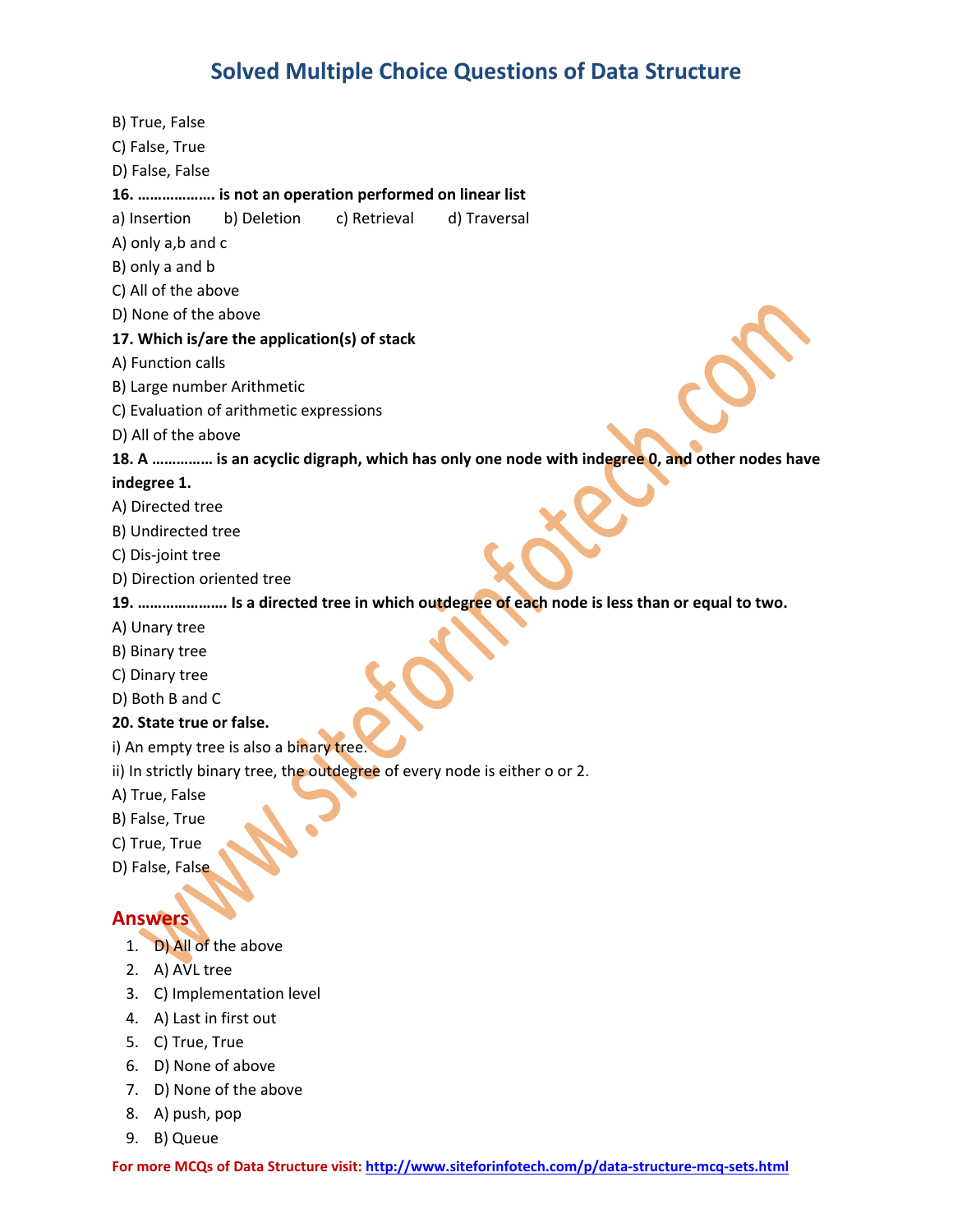- 10. A) Stack
- 11. B) Single ended queue
- 12. D) The right subtree can be empty
- 13. C) False, True
- 14. B) Ancestor node
- 15. B) True, False
- 16. D) None of the above
- 17. D) All of the above
- 18. A) Directed tree
- 19. B) Binary tree
- 20. C) True, True

#### **Related Posts**

- **[Solved MCQ on Stack and Queue in Data Structure](http://www.siteforinfotech.com/2014/12/solved-mcq-on-stack-queue-in-data-structure.html) set-1**
- **[Interview Questions on Stack and Queue in Data Structure](http://www.siteforinfotech.com/2014/12/interview-questions-stack-queue-data-structure.html) set-2**
- **[Solved MCQ on Tree and Graph in Data Structure](http://www.siteforinfotech.com/2014/12/solved-mcq-on-tree-graph-data-structure.html) set-1**
- **[Objective Questions on Tree and Graph in Data Structure](http://www.siteforinfotech.com/2014/12/objective-questions-tree-graph-data-structure.html) set-2**
- **[Solved MCQ of Data Structure](http://www.siteforinfotech.com/2012/12/solved-mcq-of-data-structure-set-1.html) Set - 1**
- **[Solved MCQ of Data Structure](http://www.siteforinfotech.com/2012/12/solved-mcq-of-data-structure-set-2.html) Set - 2**
- **[Solved Objective questions of computer data structure](http://www.siteforinfotech.com/2013/03/solved-objective-questions-of-data-structure.html) set-3**
- **Solved [MCQ of Data Structure](http://www.siteforinfotech.com/2013/10/solved-mcq-data-structure-algorithm.html) and Algorithm set-4**
- **MCQ of Data Structure [and Algorithm with Answer set-5](http://www.siteforinfotech.com/2013/10/mcq-of-data-structure-and-algorithm.html)**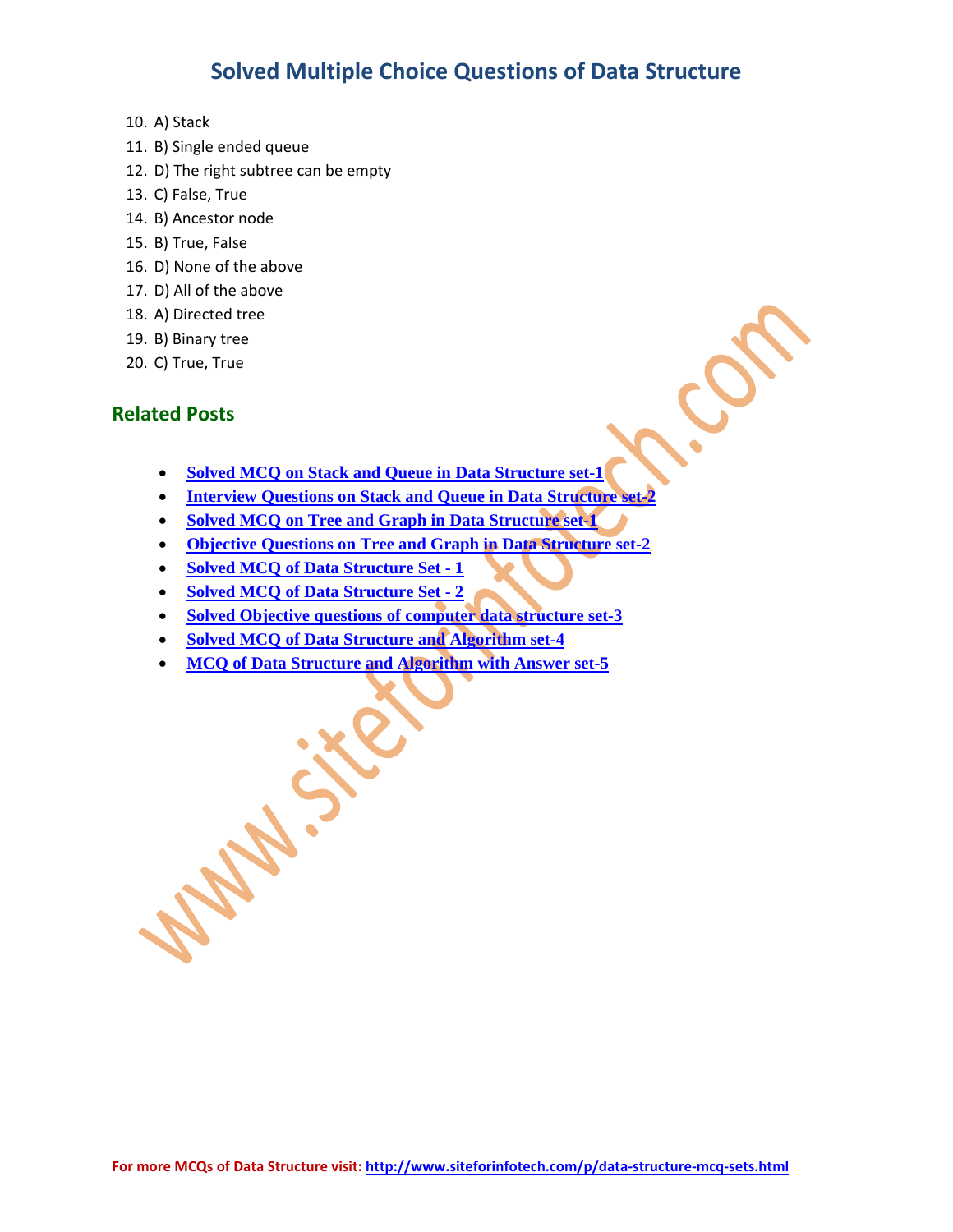#### **Set-2**

#### **1. A directed graph is ………………. if there is a path from each vertex to every other vertex in the digraph.**

A) Weakly connected

B) Strongly Connected

C) Tightly Connected

D) Linearly Connected

**2. In the …………….. traversal we process all of a vertex's descendents before we move to an adjacent vertex.**

- A) Depth First
- B) Breadth First
- C) With First
- D) Depth Limited

#### **3. State True of False.**

i) Network is a graph that has weights or costs associated with it.

- ii) An undirected graph which contains no cycles is called a forest.
- iii) A graph is said to be complete if there is no edge between every pair of vertices.
- A) True, False, True
- B) True, True, False
- C) True, True, True
- D) False, True, True

#### **4. Match the following.**

- 
- 
- 
- A) a-iii, b-ii, c-i
- B) a-i, b-ii, c-iii
- C) a-iii, b-i, c-ii
- D) a-i, b-iii, c-ii

a) Completeness i) How long does it take to find a solution

- b) Time Complexity iii) How much memory need to perform the search.
- c) Space Complexity **iii**) Is the strategy guaranteed to find the solution when there in one.
- **5. The number of comparisons done by sequential search is ………………**
- A) (N/2)+1
- B)  $(N+1)/2$
- C) (N-1)/2
- D) (N+2)/2

#### **6. In ……………, search start at the beginning of the list and check every element in the list.**

- A) Linear search
- B) Binary search
- C) Hash Search
- D) Binary Tree search
- **7. State True or False.**

i) Binary search is used for searching in a sorted array.

**For more MCQs of Data Structure visit:<http://www.siteforinfotech.com/p/data-structure-mcq-sets.html>**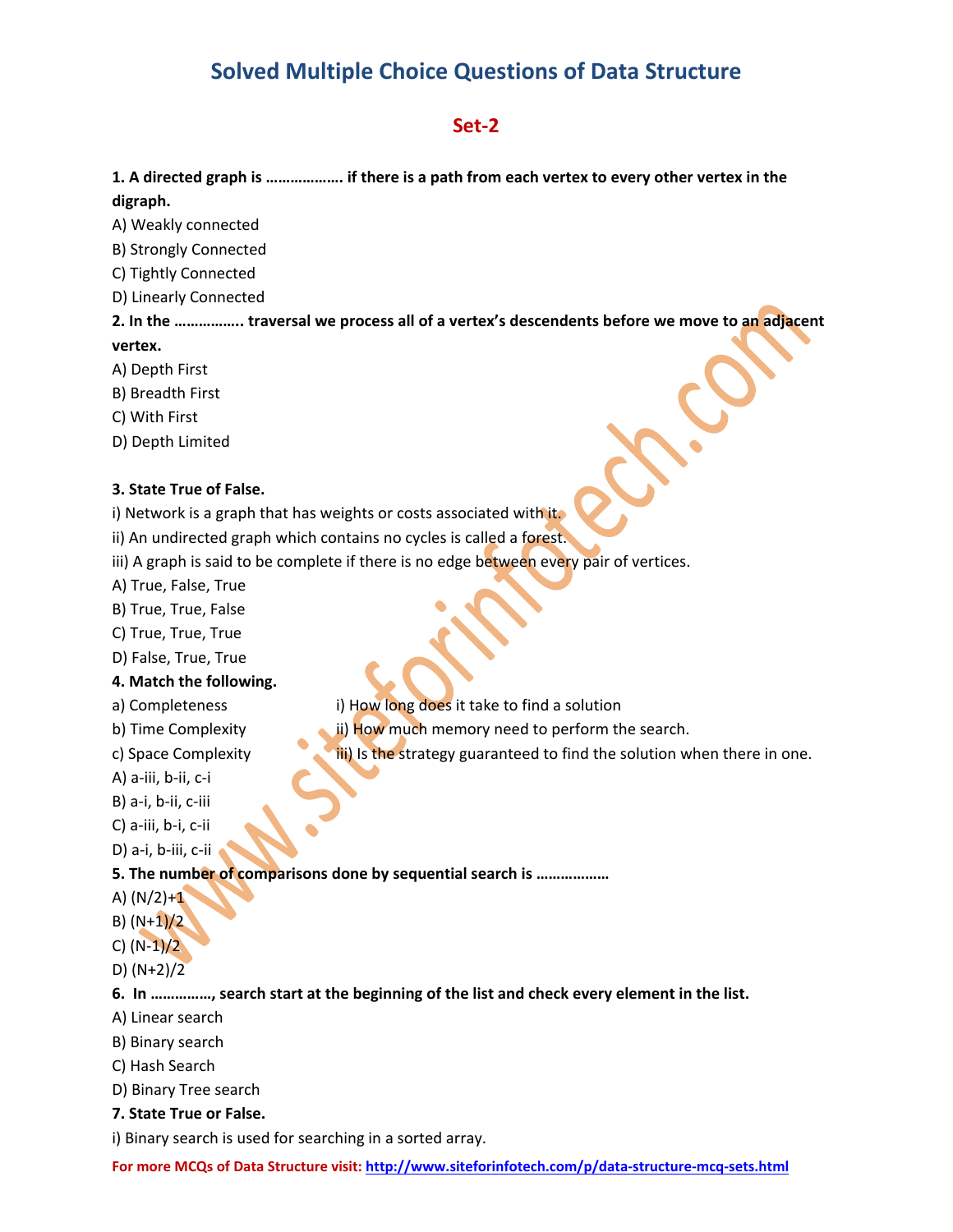ii) The time complexity of binary search is O(logn).

A) True, False

B) False, True

C) False, False

D) True, True

#### **8. Which of the following is not the internal sort?**

A) Insertion Sort

- B) Bubble Sort
- C) Merge Sort
- D) Heap Sort

#### **9. State True or False.**

i) An undirected graph which contains no cycles is called forest.

ii) A graph is said to be complete if there is an edge between every pair of vertices

A) True, True

B) False, True

C) False, False

D) True, False

#### **10. A graph is said to be ……………… if the vertices can be split into two sets V1 and V2 such there are no edges between two vertices of V1 or two vertices of V2.**

A) Partite

- B) Bipartite
- C) Rooted
- D) Bisects

**11. In a queue, the initial values of front pointer f rare pointer r should be ….. and …….. respectively.**

- A) 0 and 1
- B) 0 and -1
- $C$ ) -1 and 0
- D) 1 and 0

#### **12. In a circular queue the value of r will be ..**

A) r=r+1

B)  $r=(r+1)\%$  [QUEUE SIZE – 1]

C) r=(r+1)% QUEUE\_SIZE

D)  $r=(r-1)\%$  QUEUE SIZE

#### **13. Which of the following statement is true?**

i) Using singly linked lists and circular list, it is not possible to traverse the list backwards.

ii) To find the predecessor, it is required to traverse the list from the first node in case of singly linked list.

- A) i-only
- B) ii-only

C) Both i and ii

D) None of both

**14. The advantage of …………….. is that they solve the problem if sequential storage representation. But disadvantage in that is they are sequential lists.**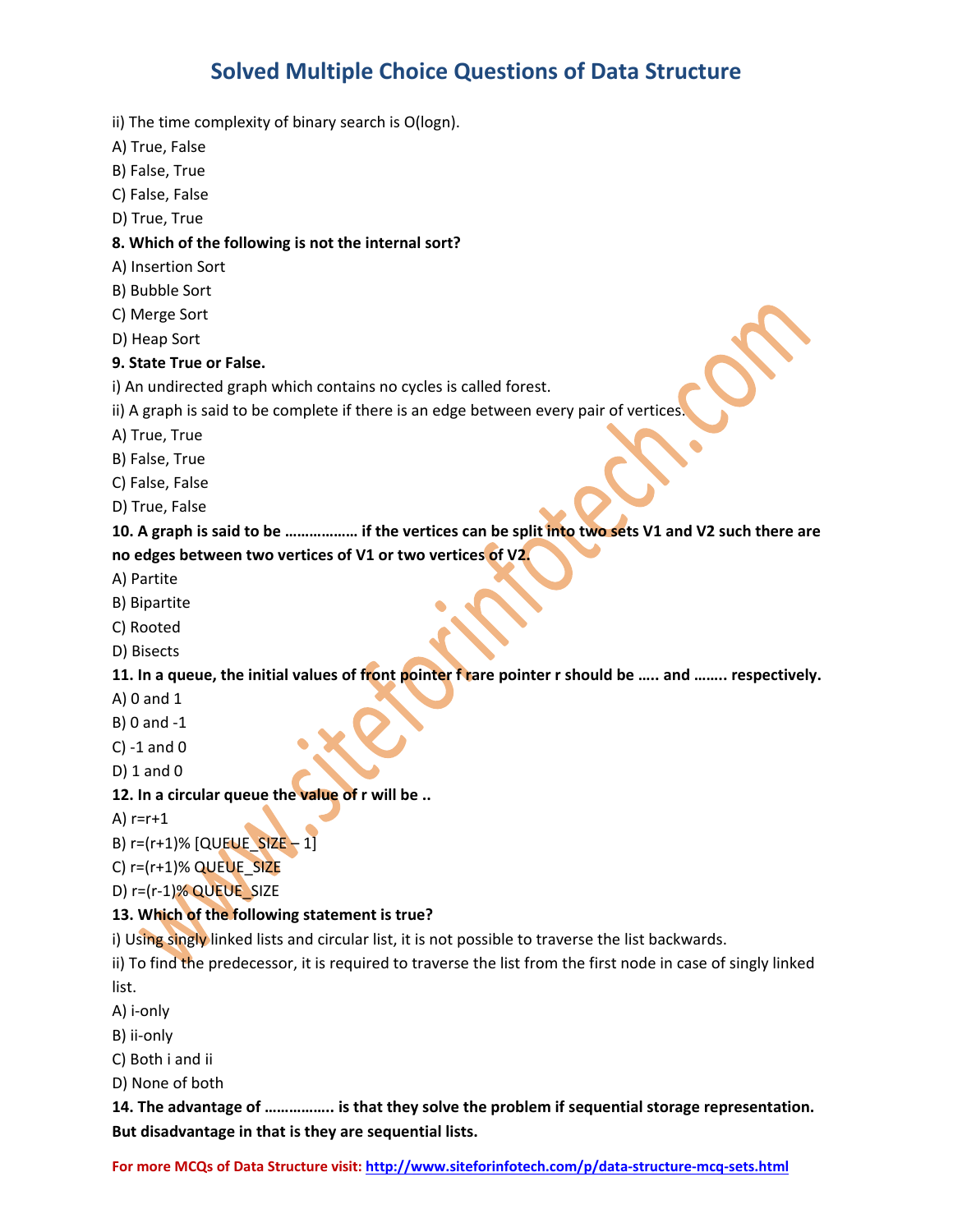A) Lists B) Linked Lists C) Trees D) Queues **15. What will be the value of top, if there is a size of stack STACK\_SIZE is 5** A) 5 B) 6 C) 4 D) None **16. ………… is not the operation that can be performed on queue.** A) Insertion

- B) Deletion
- C) Retrieval
- D) Traversal

#### **17. There is an extra element at the head of the list called a ……….**

- A) Antinel
- B) Sentinel
- C) List header
- D) List head

**18. A graph is a collection of nodes, called ………. And line segments called arcs or ……….. that connect**

#### **pair of nodes.**

- A) vertices, edges
- B) edges, vertices
- C) vertices, paths
- D) graph node, edges

#### **19. A ……….. is a graph that has weights of costs associated with its edges.**

- A) Network
- B) Weighted graph
- C) Both A and B
- D) None A and B

#### **20. In general, the binary search method needs no more than ……………. comparisons.**

- A)  $[log<sub>2</sub>n]-1$
- B) [logn]+1
- C)  $[log<sub>2</sub>n]$
- D)  $[log<sub>2</sub>n]+1$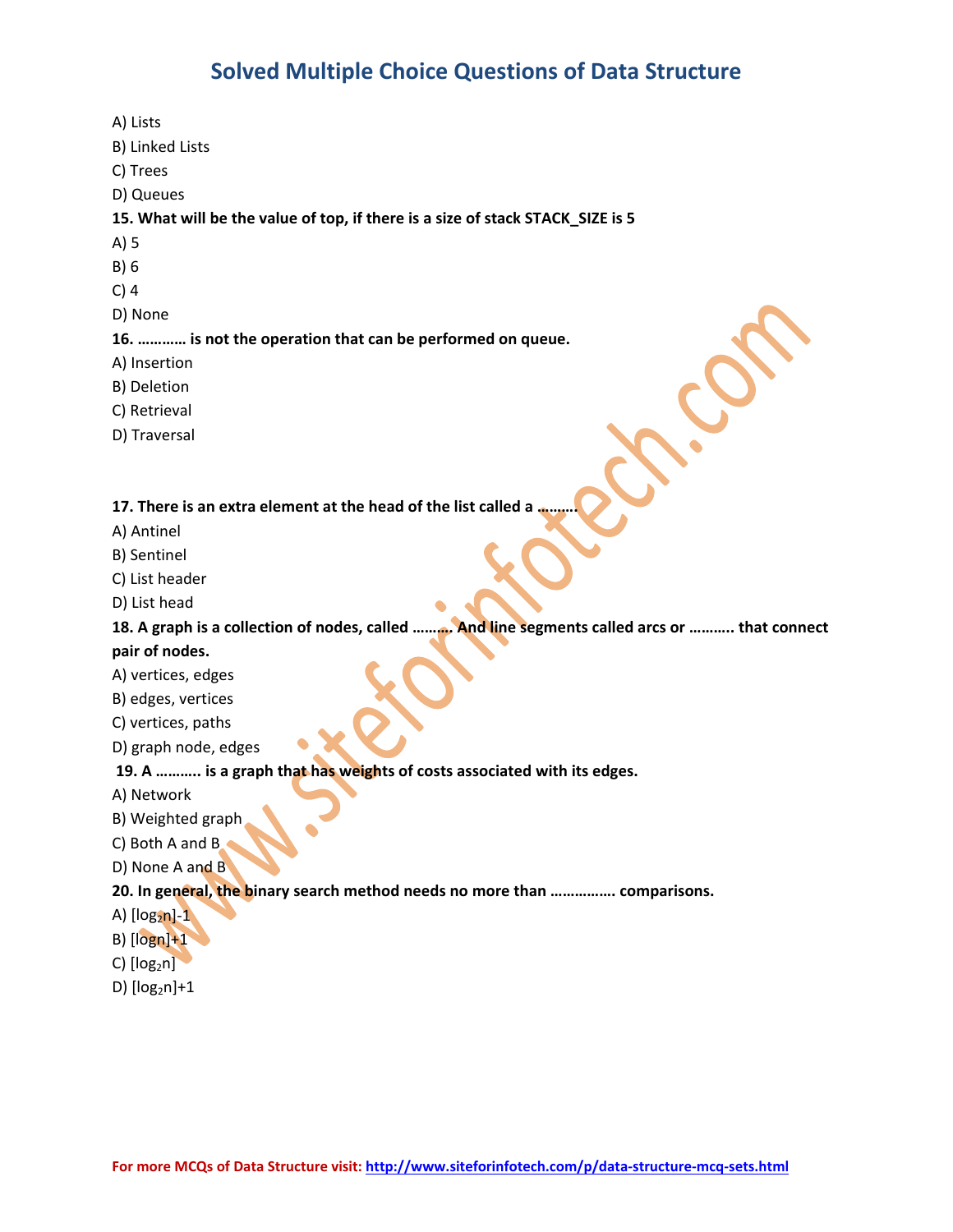#### **Answers**

- 1. B) Strongly Connected
- 2. A) Depth First
- 3. B) True, True, False
- 4. C) a-iii, b-i, c-ii
- 5. B) (N+1)/2
- 6. A) Linear search
- 7. D) True, True
- 8. C) Merge Sort
- 9. A) True, True
- 10. B) Bipartite
- 11. B) 0 and -1
- 12. C) r=(r+1)% QUEUE\_SIZE
- 13. C) Both i and ii
- 14. B) Linked Lists
- 15. C) 4
- 16. D) Traversal
- 17. B) Sentinel
- 18. A) vertices, edges
- 19. C) Both A and B
- 20. D)  $[log<sub>2</sub>n]+1$

### **Related Posts**

- **[Solved MCQ on Stack and Queue in Data Structure](http://www.siteforinfotech.com/2014/12/solved-mcq-on-stack-queue-in-data-structure.html) set-1**
- **[Interview Questions on Stack and Queue in Data Structure](http://www.siteforinfotech.com/2014/12/interview-questions-stack-queue-data-structure.html) set-2**
- **[Solved MCQ on Tree and Graph in Data Structure](http://www.siteforinfotech.com/2014/12/solved-mcq-on-tree-graph-data-structure.html) set-1**
- **[Objective Questions on Tree and Graph in Data Structure](http://www.siteforinfotech.com/2014/12/objective-questions-tree-graph-data-structure.html) set-2**
- **[Solved MCQ of Data Structure](http://www.siteforinfotech.com/2012/12/solved-mcq-of-data-structure-set-1.html) Set - 1**
- **[Solved MCQ of Data Structure](http://www.siteforinfotech.com/2012/12/solved-mcq-of-data-structure-set-2.html) Set - 2**
- **[Solved Objective questions of computer data structure](http://www.siteforinfotech.com/2013/03/solved-objective-questions-of-data-structure.html) set-3**
- **Solved [MCQ of Data Structure](http://www.siteforinfotech.com/2013/10/solved-mcq-data-structure-algorithm.html) and Algorithm set-4**
- **MCQ of Data Structure [and Algorithm with Answer set-5](http://www.siteforinfotech.com/2013/10/mcq-of-data-structure-and-algorithm.html)**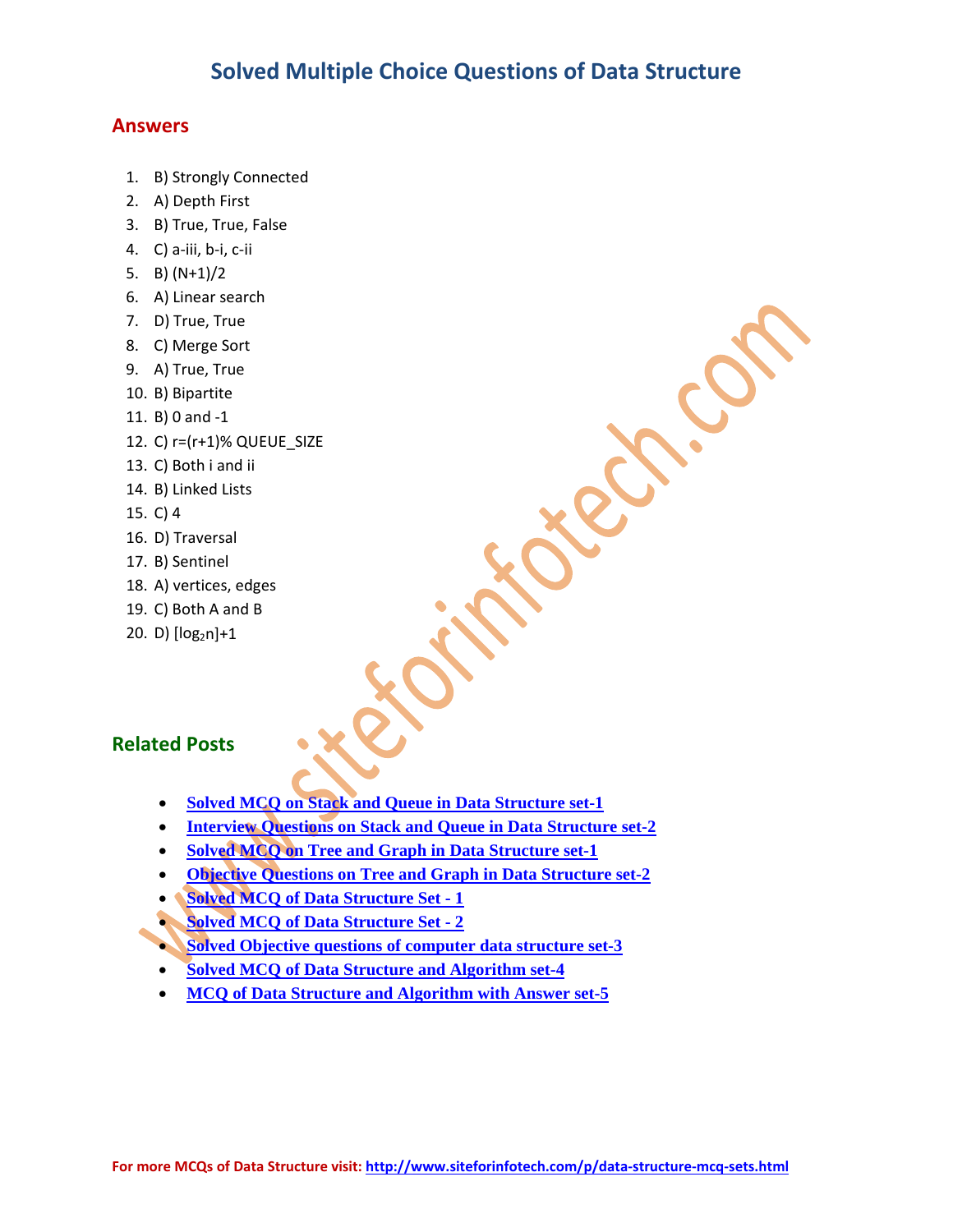### **MCQ on List and Linked List**

#### **Set-1**

1) Linked lists are best suited .....

- A. for relatively permanent collections of data.
- B. for the size of the structure and the data in the structure are constantly changing.
- C. data structure
- D. for none of above situation

2) The operation of processing each element in the list is known as ......

- A. sorting
- B. merging
- C. inserting
- D. traversal

3) The situation when in a linked list START=NULL is ....

- A. Underflow
- B. Overflow
- C. Houseful
- D. Saturated

4) Each node in singly linked list has ....... fields.

- A. 2
- B. 3
- C. 1
- D. 4

5) Which of the following is two way lists?

- A. Grounded header list
- B. Circular header list
- C. Linked list with header and trailer nodes
- D. List traversed in two directions
- 6) Which is the pointer associated with the availability list?
- A. FIRST
- B. AVAIL
- C. TOP
- D. REAR
- 7) Value of first linked list index is ....
- A. 0
- B. 1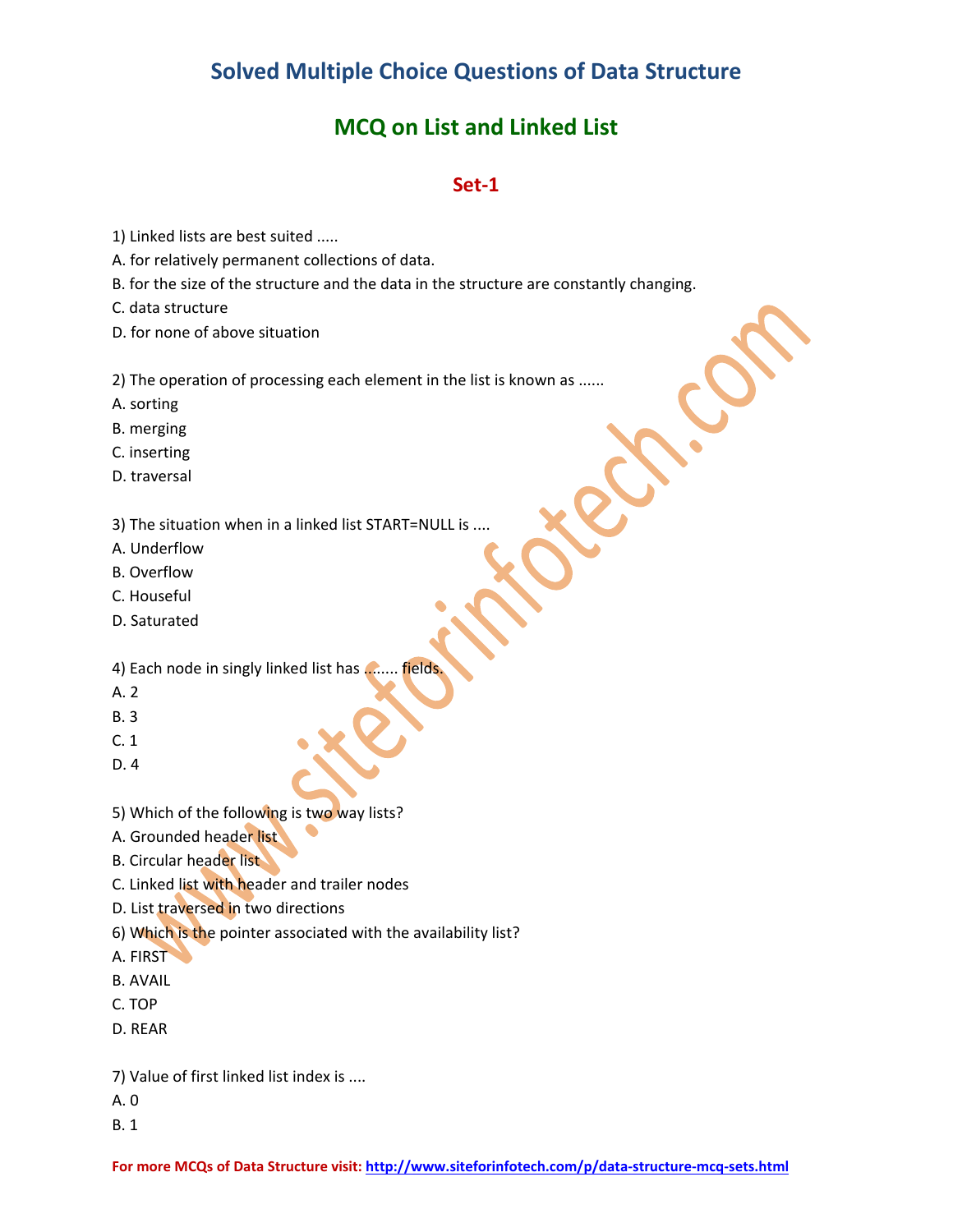C. -1

#### D. 2

- 8) In linked lists there are no NULL links in
- A. single linked list
- B. linear doubly linked list
- C. circular linked list
- D. linked list

9) Each node in a linked list must contain at least .....

- A. Three fields
- B. Two fields
- C. Four fields
- D. Five fields

10) The dummy header in linked list contain.....

- A. first record of the actual data
- B. last record of the actual data
- C. pointer to the last record of the actual data
- D. middle record of the actual data

11) In a linked list the .......... field contains the address of next element in the list.

- A. Link field
- B. Next element field
- C. Start field
- D. Info field
- 12) LLINK is the pointer pointing to the
- A. successor node
- B. predecessor node
- C. head node
- D. last node
- 13) .......... refers to a linear collection of data items.
- A. List
- B. Tree
- C. Graph
- D. Edge

14) A run list is......

- A. small batches of records from a file
- B. number of elements having same value

C. number of records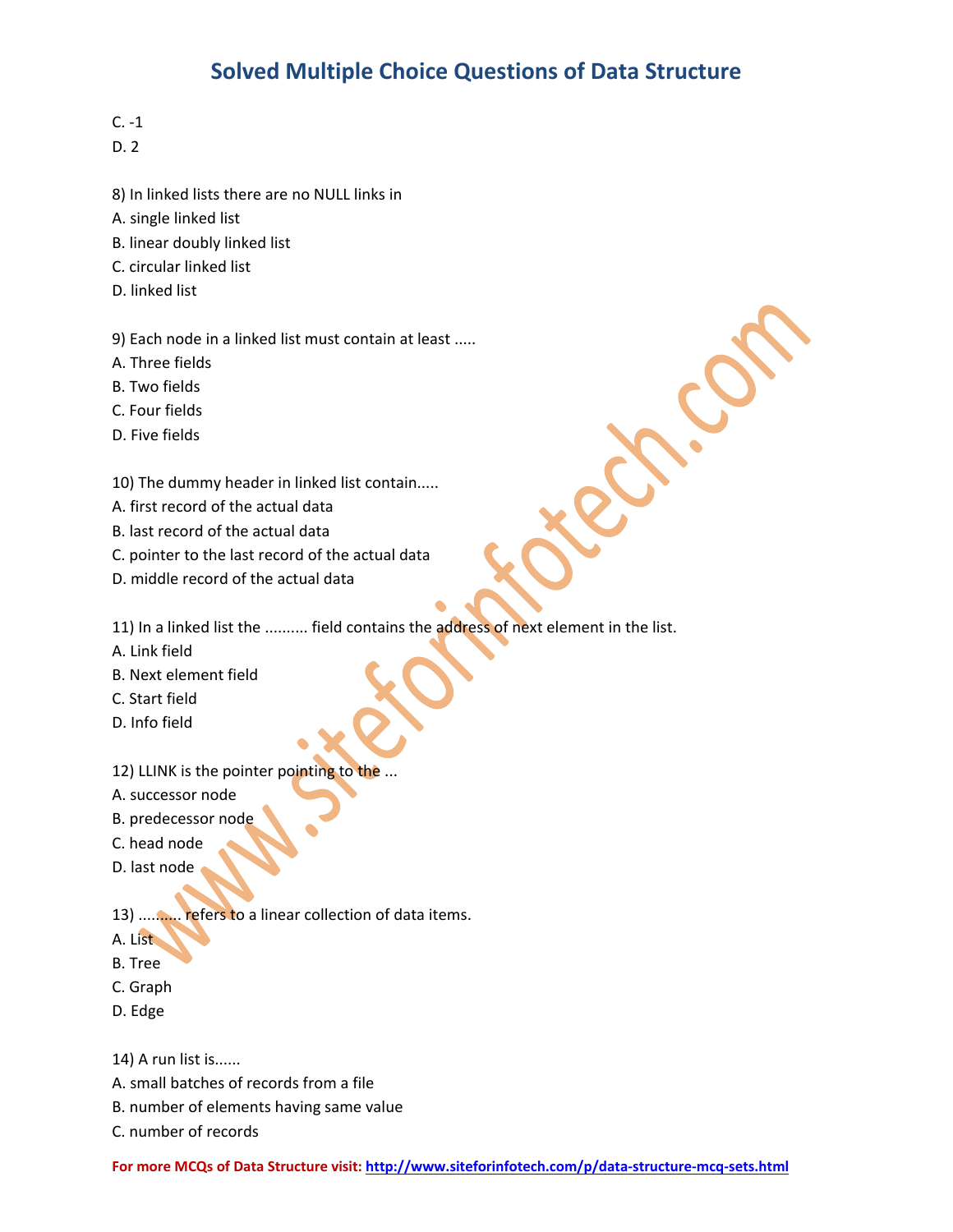- D. number of files in external storage
- 15) A ...... indicates the end of the list.
- A. Guard
- B. Sentinel
- C. End pointer
- D. Last pointer

16) A ........ is a linear list in which insertions and deletions are made to from either end of the structure.

- A. circular queue
- B. random of queue
- C. priority
- D. dequeue

17) Indexing the........ element in the list is not possible in linked lists.

- A. middle
- B. first
- C. last
- D. anywhere in between

18) A linear list in which the pointer points only to the successive node is......

- A. singly linked list
- B. circular linked list
- C. doubly linked list
- D. none of the above

19) .......... may take place only when there is some minimum amount (or) no space left in free storage list.

- A. Memory management
- B. Garbage collection
- C. Recycle bin
- D. Memory management

20) A linear list in which the last node points to the first node is ........

- A. singly linked list
- B. circular linked list
- C. doubly linked list
- D. none of the above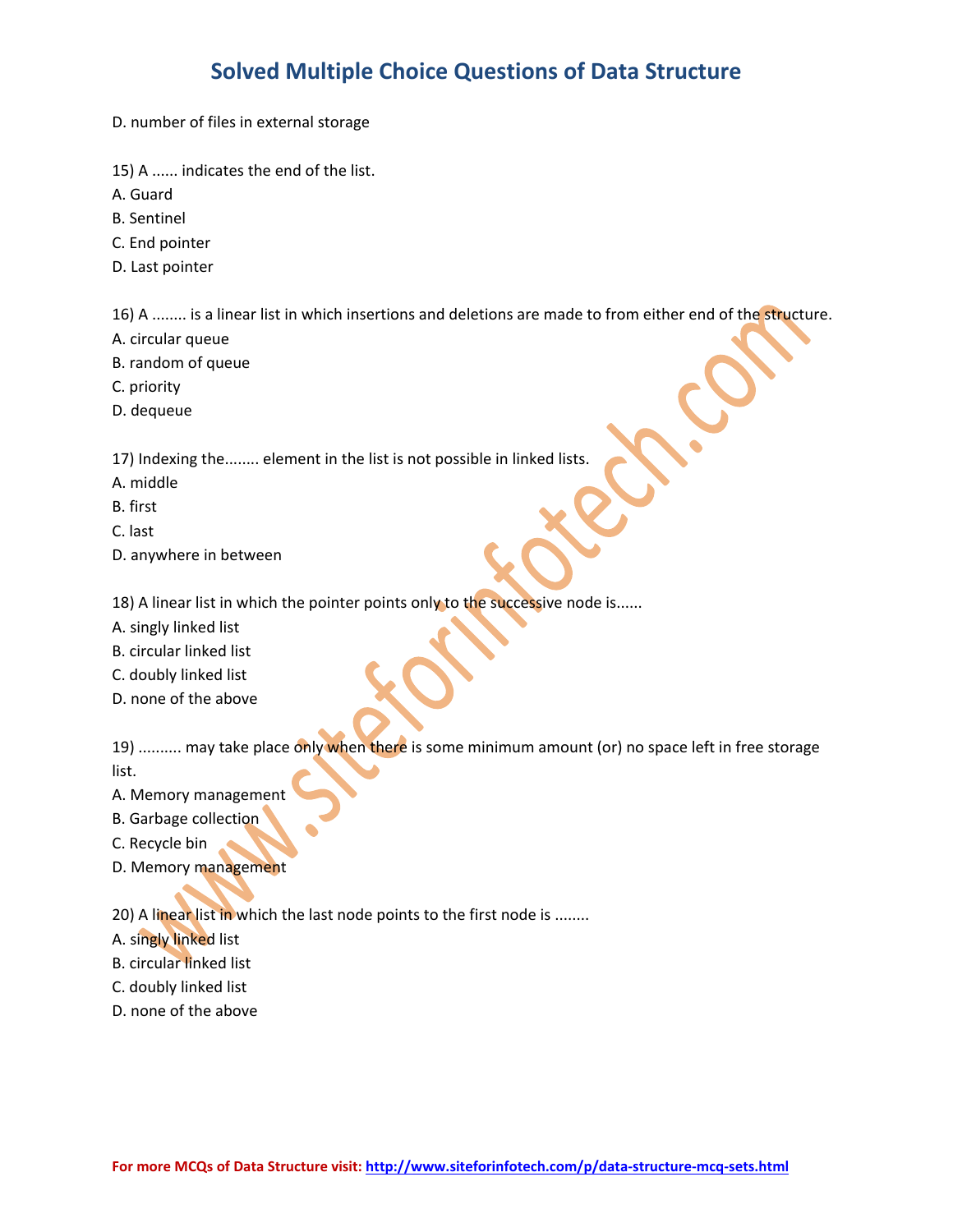#### **Answers**

- 1) B. for the size of the structure and the data in the structure are constantly changing.
- 2) D. traversal
- 3) A. Underflow
- 4) A. 2
- 5) D. List traversed in two directions
- 6) B. AVAIL
- 7) A. 0
- 8) C. circular linked list
- 9) B. Two fields
- 10) A. first record of the actual data
- 11) A. Link field
- 12) B. predecessor node
- 13) A. List
- 14) A. small batches of records from a file
- 15) B. Sentinel
- 16) D. dequeue
- 17) A. middle
- 18) A. singly linked list
- 19) B. Garbage collection
- 20) B. circular linked list

#### **Related Posts**

- **[Solved MCQ on Stack and Queue in Data Structure](http://www.siteforinfotech.com/2014/12/solved-mcq-on-stack-queue-in-data-structure.html) set-1**
- **[Interview Questions on Stack and Queue in Data Structure](http://www.siteforinfotech.com/2014/12/interview-questions-stack-queue-data-structure.html) set-2**
- **[Solved MCQ on Tree and Graph in Data Structure](http://www.siteforinfotech.com/2014/12/solved-mcq-on-tree-graph-data-structure.html) set-1**
- **[Objective Questions on Tree and Graph in Data Structure](http://www.siteforinfotech.com/2014/12/objective-questions-tree-graph-data-structure.html) set-2**
- **[Solved MCQ of Data Structure](http://www.siteforinfotech.com/2012/12/solved-mcq-of-data-structure-set-1.html) Set - 1**
- **[Solved MCQ of Data Structure](http://www.siteforinfotech.com/2012/12/solved-mcq-of-data-structure-set-2.html) Set - 2**
- **[Solved Objective questions of computer data structure](http://www.siteforinfotech.com/2013/03/solved-objective-questions-of-data-structure.html) set-3**
- **[Solved MCQ of Data Structure](http://www.siteforinfotech.com/2013/10/solved-mcq-data-structure-algorithm.html) and Algorithm set-4**
- **MCQ of Data Structure [and Algorithm with Answer set-5](http://www.siteforinfotech.com/2013/10/mcq-of-data-structure-and-algorithm.html)**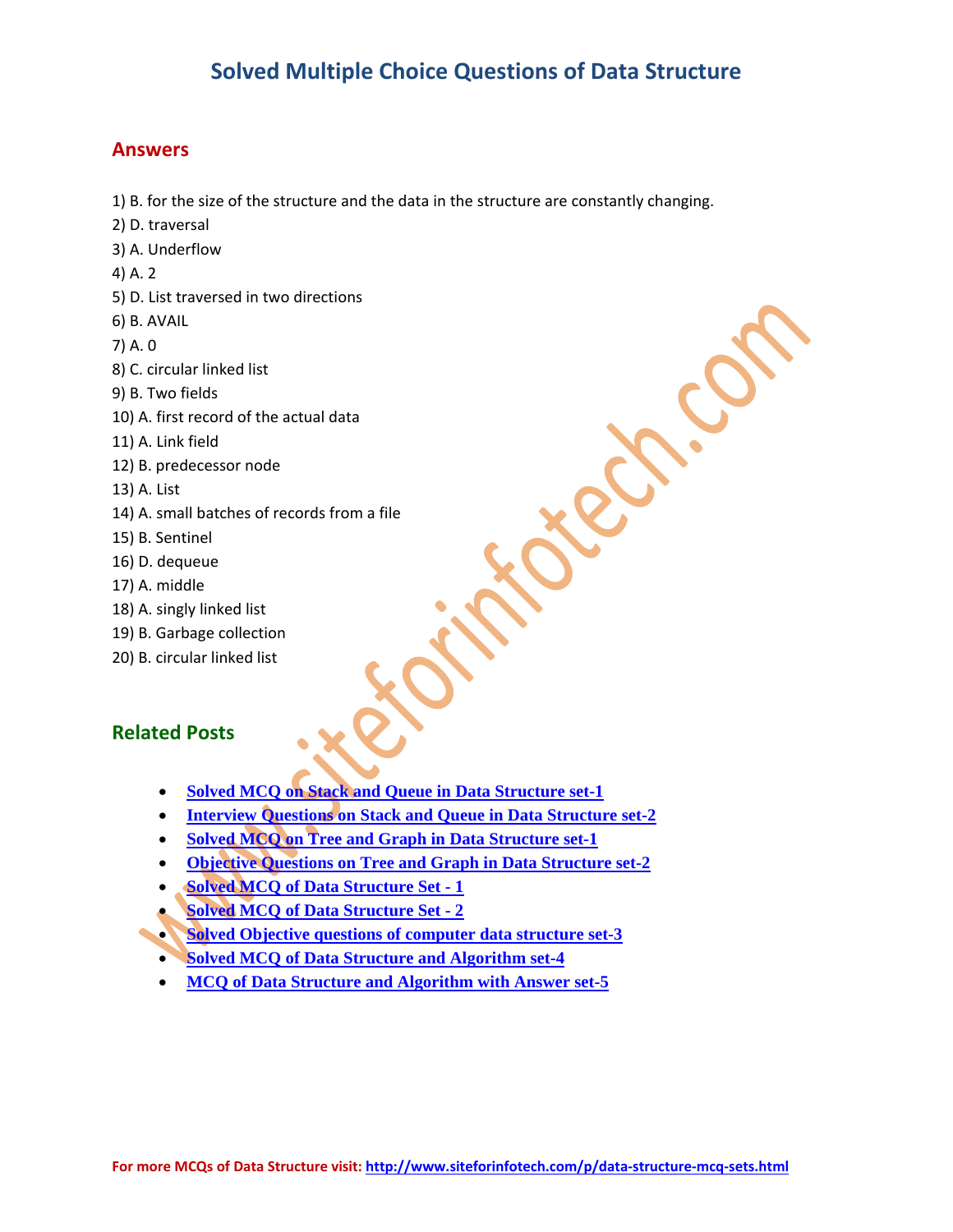#### **Set-2**

- 1) To insert a new node in linked list free node will be available in........
- A. Available list
- B. Avail list
- C. Free node list
- D. Memory space list
- 2) A singly linked list is also called as........
- A. linked list
- B. one way chain
- C. two way chain
- D. right link
- 3) A ..... list is a header list where the node points back to the header node.
- A. Circular header
- B. Grounded header
- C. Two way header
- D. One way header
- 4) A doubly linked list has .......... pointers with each node.
- A. 0
- B. 1
- C. 2
- D. 3
- 5) Header linked lists are frequently used for maintaining........ in memory.
- A. Polynomials
- B. Binomal
- C. Trinomial
- D. Quadratic equation
- 6) The pointer that points to the first node in the list is........
- A. FIRST
- B. AVAIL
- C. TOP
- D. REAR

7) Two-way list may be maintained in memory by means of.............

A. Queues

**For more MCQs of Data Structure visit:<http://www.siteforinfotech.com/p/data-structure-mcq-sets.html>**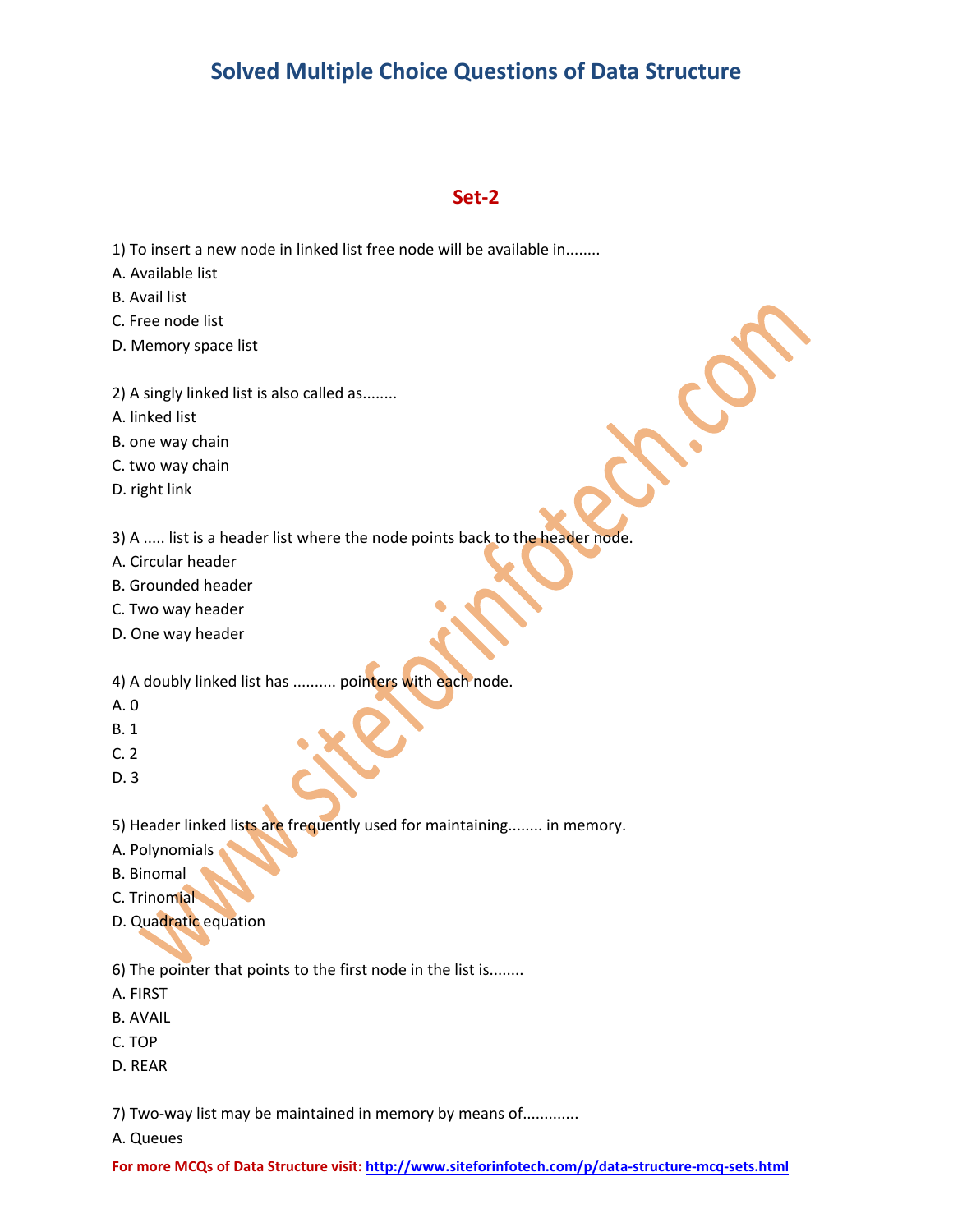- B. Linear arrays
- C. Non linear arrays
- D. Stacks
- 8) A doubly linked list is also called as..........
- A. linked list
- B. one way chain
- C. two way chain
- D. right link

9) The list that requires two pointer variables FIRST and LAST is called........

- A. Circular list
- B. Header list
- C. One way list
- D. Two way list

10) If the availability list is null, then the condition is said to be.

- A. nil block
- B. availability list underflow
- C. availability list overflow
- D. memory loss

11) The list which has its own pointer is called...

- A. pointer list
- B. self pointer
- C. free pool
- D. own pointer
- 12) Which of the following is two way lists?
- A. Grounded header list
- B. Circular header list
- C. Linked list with header and trailer nodes
- D. None of the above

13) A .......... is a header list where the last node contains the null pointer.

- A. grounded header list
- B. bottom header list
- C. down header list
- D. dropped header list
- 14) RLINK is the pointer pointing to the...
- A. successor node
- B. predecessor node
- C. head node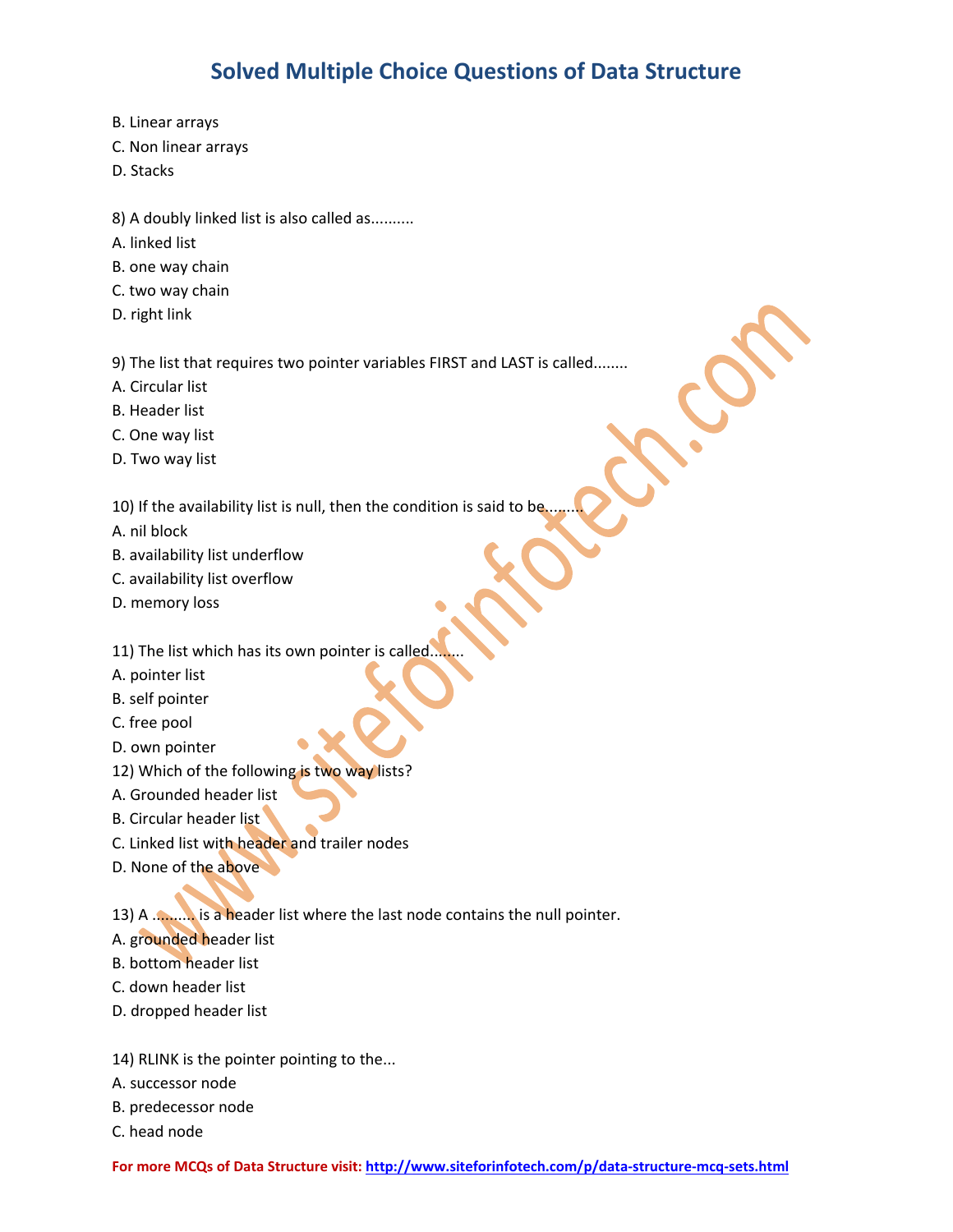#### D. last node

15) A ............. is a header list where the last node points back to the header node.

- A. rounded header list
- B. circular header list
- C. common header list
- D. forward header list

16) In a linked list, insertion can be done as.........

- A. beginning
- B. end
- C. middle
- D. all of the above

17) In a two-way lists each node is divided into .......parts.

- A. 1
- B. 2
- C. 3
- D. 4

18) The disadvantage in using a circular linked list is ....

- A. it is possible to get into infinite loop
- B. last node points to fist node.
- C. time consuming
- D. requires more memory space.

19) Which of the following conditions checks available free space in avail list?

- A. Avail=Null
- B. Null=Avail
- C. Avail=Max stack
- D. Avail=Top

20) A linear list in which each node has point to the predecessor and successors nodes is called ........

- A. singly linked list
- B. circular linked list
- C. doubly linked list
- D. linear linked list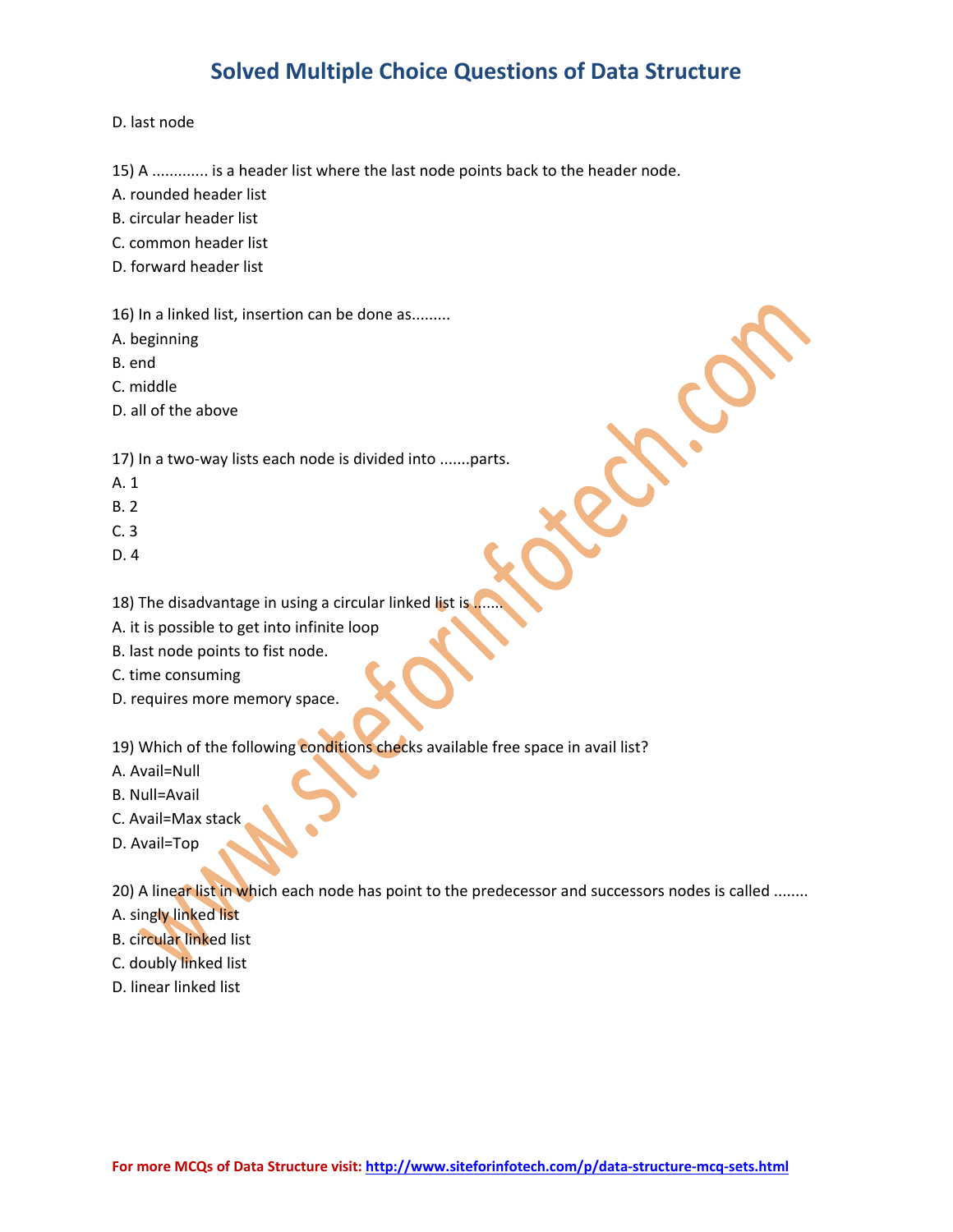#### **Answers**

1) B. Avail list 2) B. one way chain 3) A. Circular header 4) C. 2 5) A. Polynomials 6) A. FIRST 8) C. two way chain 9) D. Two way list 10) B. availability list underflow 11) C. free pool 12) D. None of the above 13) A. grounded header list 14) A. successor node 15) B. circular header list 16) D. all of the above 17) C. 3 18) A. it is possible to get into infinite loop 19) A. Avail=Null 20) C. doubly linked list

### **Related Posts**

- **[Solved MCQ on Stack and Queue in Data Structure](http://www.siteforinfotech.com/2014/12/solved-mcq-on-stack-queue-in-data-structure.html) set-1**
- **[Interview Questions on Stack and Queue in Data Structure](http://www.siteforinfotech.com/2014/12/interview-questions-stack-queue-data-structure.html) set-2**
- **[Solved MCQ on Tree and Graph in Data Structure](http://www.siteforinfotech.com/2014/12/solved-mcq-on-tree-graph-data-structure.html) set-1**
- **[Objective Questions on Tree and Graph in Data Structure](http://www.siteforinfotech.com/2014/12/objective-questions-tree-graph-data-structure.html) set-2**
- **[Solved MCQ of Data Structure](http://www.siteforinfotech.com/2012/12/solved-mcq-of-data-structure-set-1.html) Set - 1**
- **[Solved MCQ of Data Structure](http://www.siteforinfotech.com/2012/12/solved-mcq-of-data-structure-set-2.html) Set - 2**
- **[Solved Objective questions of computer data structure](http://www.siteforinfotech.com/2013/03/solved-objective-questions-of-data-structure.html) set-3**
- **[Solved MCQ of Data Structure](http://www.siteforinfotech.com/2013/10/solved-mcq-data-structure-algorithm.html) and Algorithm set-4**
- **MCQ of Data Structure [and Algorithm with Answer set-5](http://www.siteforinfotech.com/2013/10/mcq-of-data-structure-and-algorithm.html)**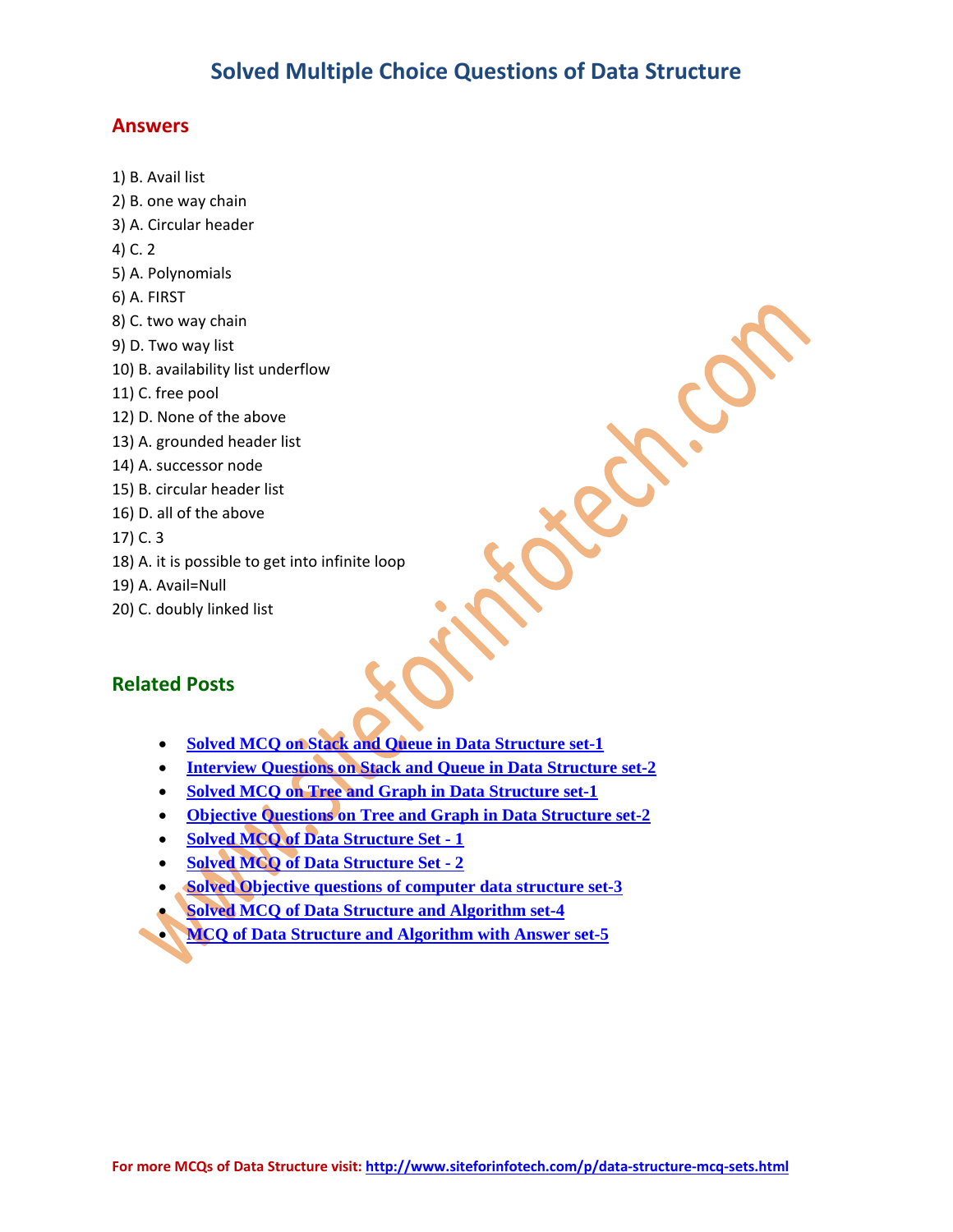### **MCQ on Searching, Merging and Sorting Methods**

#### **Set-1**

- 1) Finding the location of a given item in a collection of items is called......
- A. Discovering
- B. Finding
- C. Searching
- D. Mining
- 1) C. Searching
- 2) Which of the following is an external sorting?
- A. Insertion Sort
- B. Bubble Sort
- C. Merge Sort
- D. Tree Sort
- 2) C. Merge Sort
- 3) Very slow way of sorting is..........
- A. Insertion sort
- B. Heap sort
- C. Bubble sort
- D. Quick sort
- 3) A. Insertion sort
- 4) Which of the following is an internal sorting?
- A. Tape Sort
- B. 2-way Merge Sort
- C. Merge Sort
- D. Tree Sort

4) D. Tree Sort

5) Sorting a file F usually refers to sorting F with respect to a particular key called.....

- A. Basic key
- B. Primary key
- C. Starting key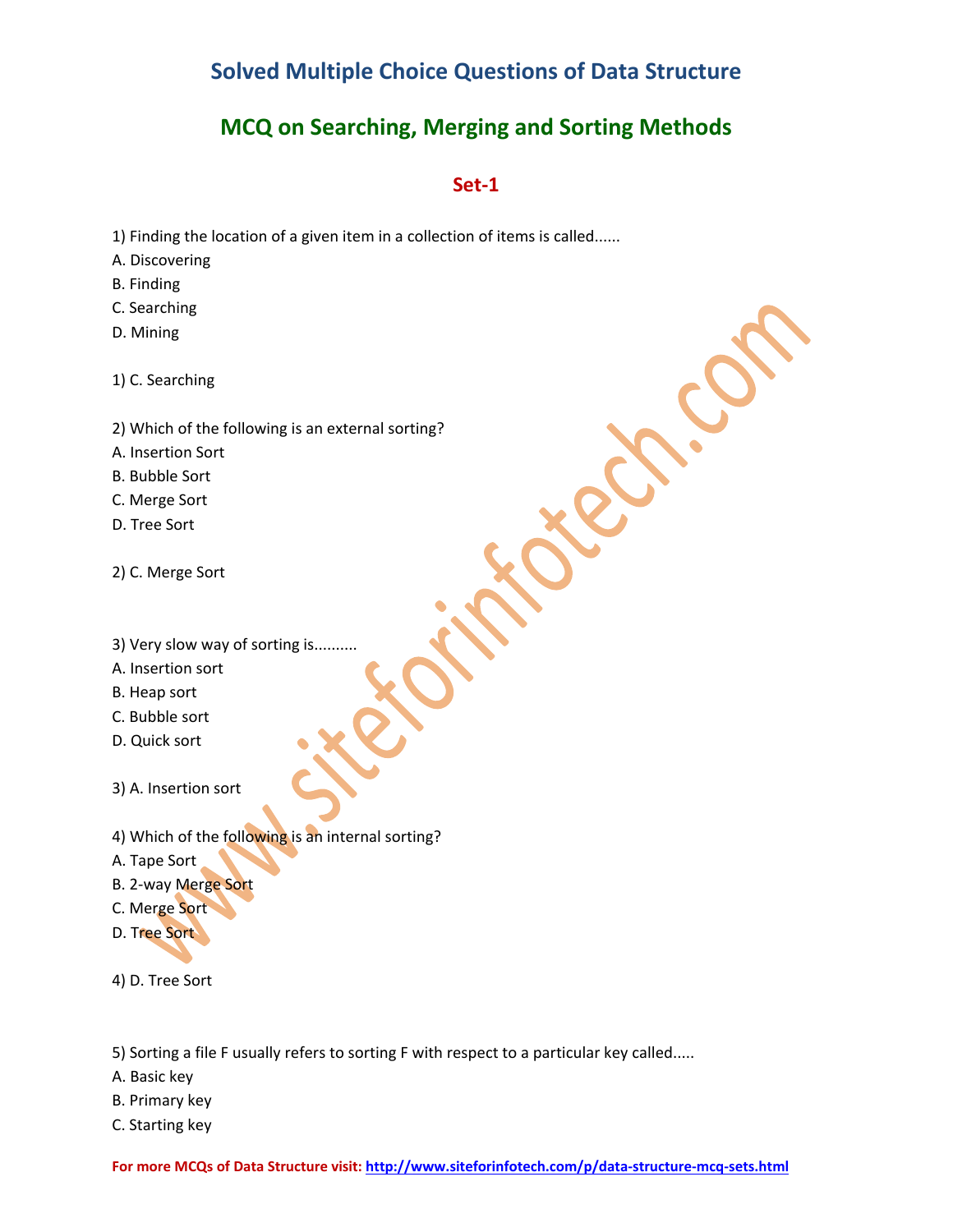D. Index key

5) B. Primary key

- 6) The time complexity of quick sort is........
- A. O(n)
- B. O(logn)
- C. O(n2)
- D. O(n logn)

6) D. O(n logn)

7) Selection sort first finds them .......... element in the list and put it in the first position.

- A. Middle element
- B. Largest element
- C. Last element
- D. Smallest element

7) D. Smallest element

- 8) Quick sort is also known as........
- A. merge sort
- B. tree sort
- C. shell sort
- D. partition and exchange sort-
- 8) D. partition and exchange sort

9) The operation that combines the element is of A and B in a single sorted list C with n=r+s element is called....

- A. Inserting
- B. Mixing
- C. Merging
- D. Sharing

9) C. Merging

10) A tree sort is also known as ......... sort. A. quick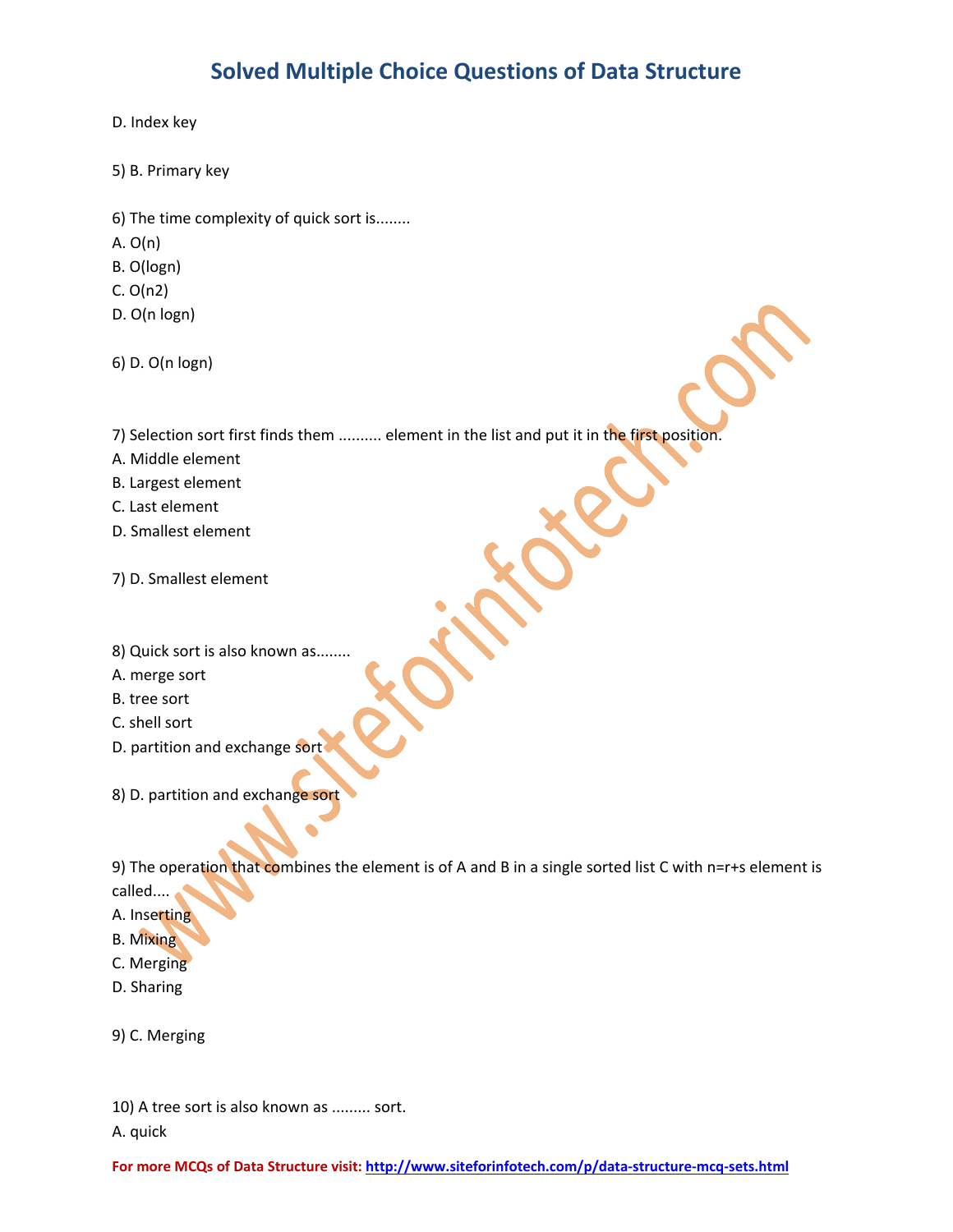B. shell

C. heap

D. selection

10) C. heap

11) .......... sorting is good to use when alphabetizing large list of names.

- A. Merge
- B. Heap
- C. Radix
- D. Bubble

11) C. Radix

- 12) The easiest sorting is........
- A. quick sort
- B. shell sort
- C. heap sort
- D. selection sort

12) D. selection sort

13) Which of the following sorting algorithm is of divide and conquer type?

A. Bubble sort

- B. Insertion sort
- C. Quick sort
- D. Merge sort

13) C. Quick sort

14) Merging k sorted tables into a single sorted table is called......

- A. k way merging
- B. k th merge
- C. k+1 merge
- D. k-1 merge

14) A. k way merging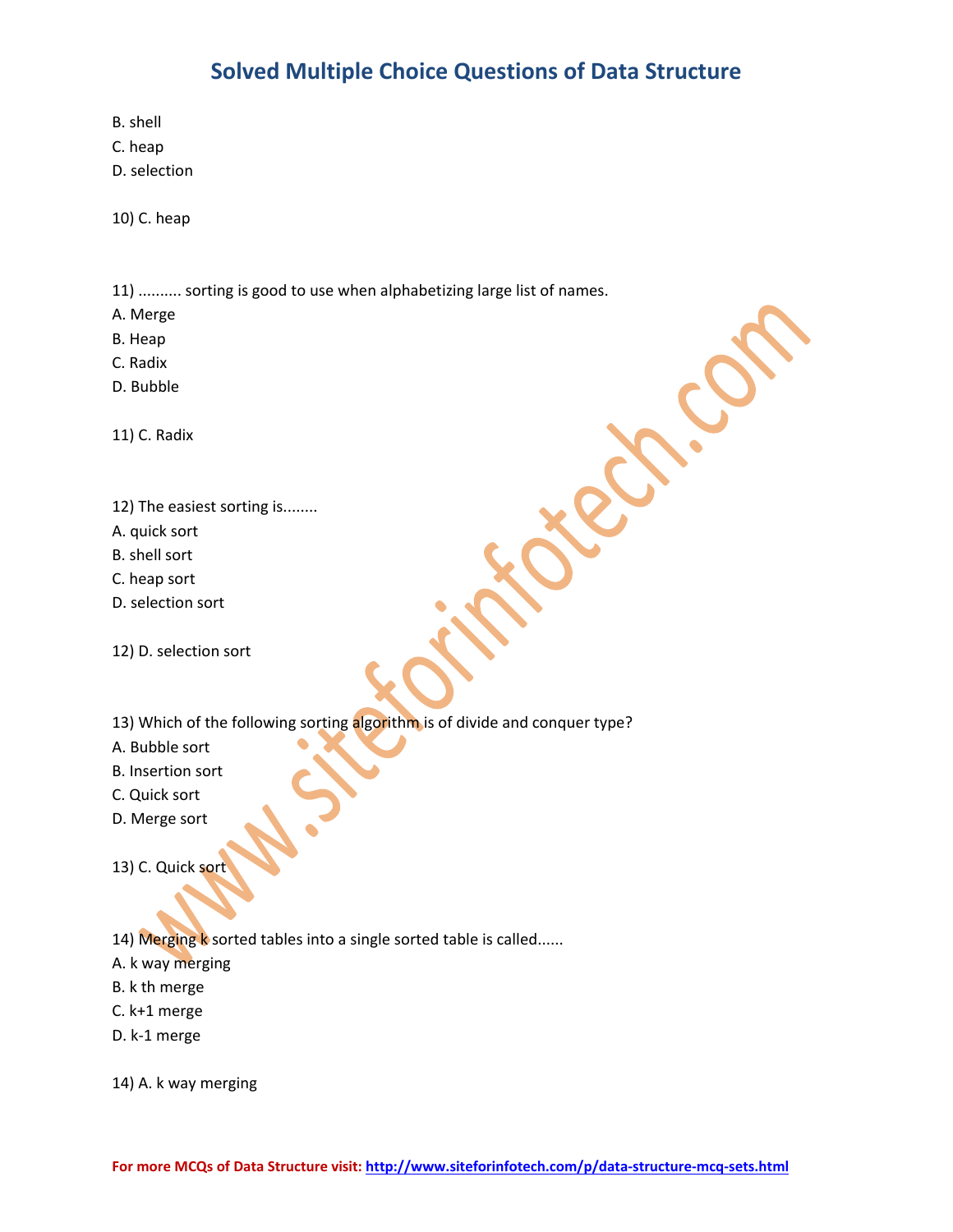15) The function used to modify the way of sorting the keys of records is called........

- A. Indexing function
- B. Hash function
- C. Addressing function
- D. All of the above
- 15) B. Hash function

16) If the number of record to be sorted large and the key is short, then ...... sorting can be efficient.

- A. Merge
- B. Heap
- C. Radix
- D. Bubble

16) C. Radix

- 17) The total number of comparisons in a bubble sort is ....
- A. O(n logn)
- B. O(2n)
- C. O(n2)
- D. O(n)

17) A. O(n logn)

18) If the number of record to be sorted large and the key is long, then ...... sorting can be efficient.

- A. Merge
- B. Heap
- C. Quick
- D. Bubble
- 18) C. Quick
- 19) The time complexity of heap sort is ....

A. O(n)

- B. O(logn)
- C. O(n2)
- D. O(n logn)

19) D. O(n logn)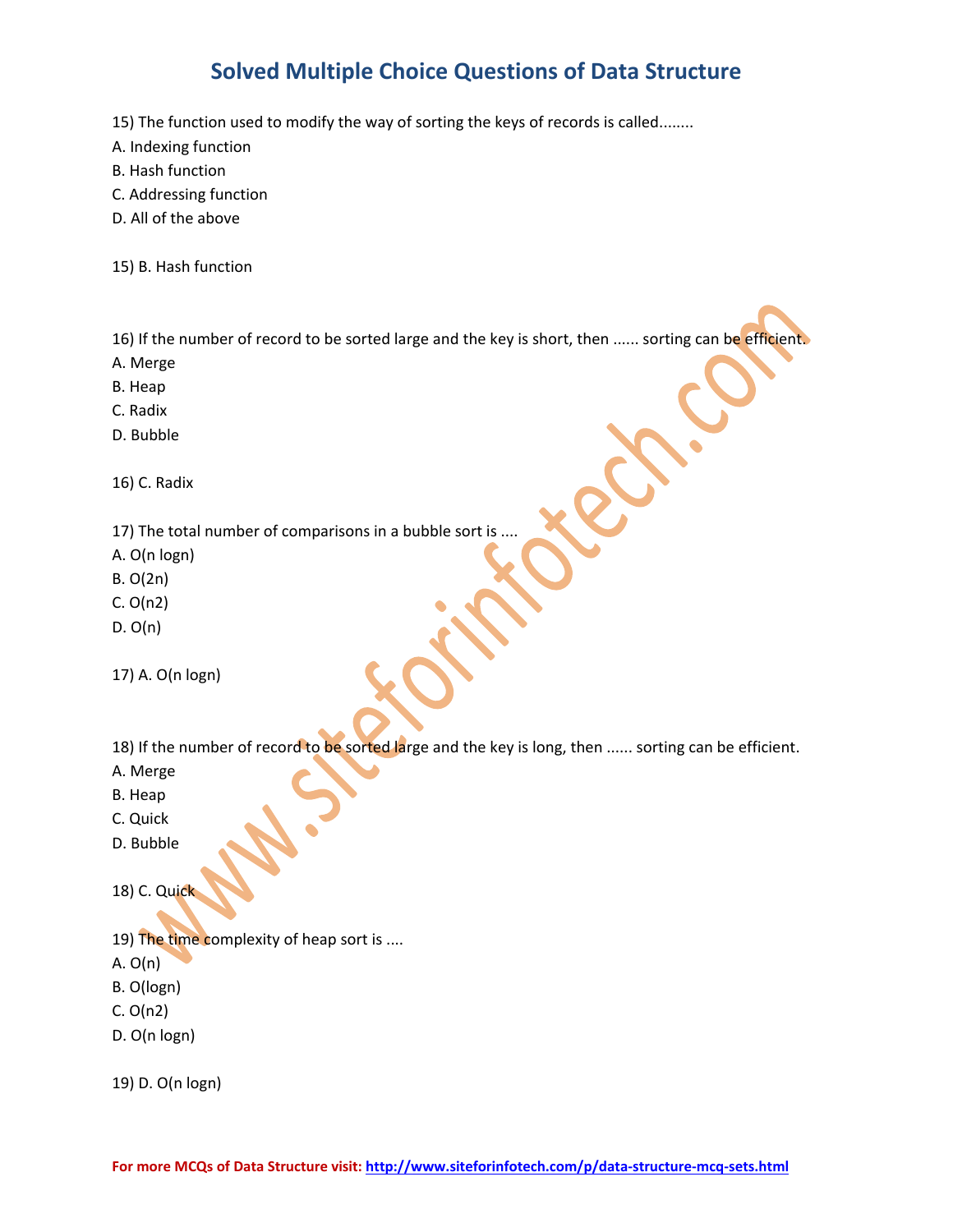20) The complexity of selection sort is .......

A. O(n)

B. O(n2)

C. O(n logn)

D. O(logn)

20) B. O(n2)

### **Related Posts**

- **[Solved MCQ on Stack and Queue in Data Structure](http://www.siteforinfotech.com/2014/12/solved-mcq-on-stack-queue-in-data-structure.html) set-1**
- **[Interview Questions on Stack and Queue in Data Structure](http://www.siteforinfotech.com/2014/12/interview-questions-stack-queue-data-structure.html) set-2**
- **[Solved MCQ on Tree and Graph in Data Structure](http://www.siteforinfotech.com/2014/12/solved-mcq-on-tree-graph-data-structure.html) set-1**
- **[Objective Questions on Tree and Graph in Data Structure](http://www.siteforinfotech.com/2014/12/objective-questions-tree-graph-data-structure.html) set-2**
- **[Solved MCQ of Data Structure](http://www.siteforinfotech.com/2012/12/solved-mcq-of-data-structure-set-1.html) Set - 1**
- **[Solved MCQ of Data Structure](http://www.siteforinfotech.com/2012/12/solved-mcq-of-data-structure-set-2.html) Set - 2**
- **[Solved Objective questions of computer data structure](http://www.siteforinfotech.com/2013/03/solved-objective-questions-of-data-structure.html) set-3**
- **[Solved MCQ of Data Structure](http://www.siteforinfotech.com/2013/10/solved-mcq-data-structure-algorithm.html) and Algorithm set-4**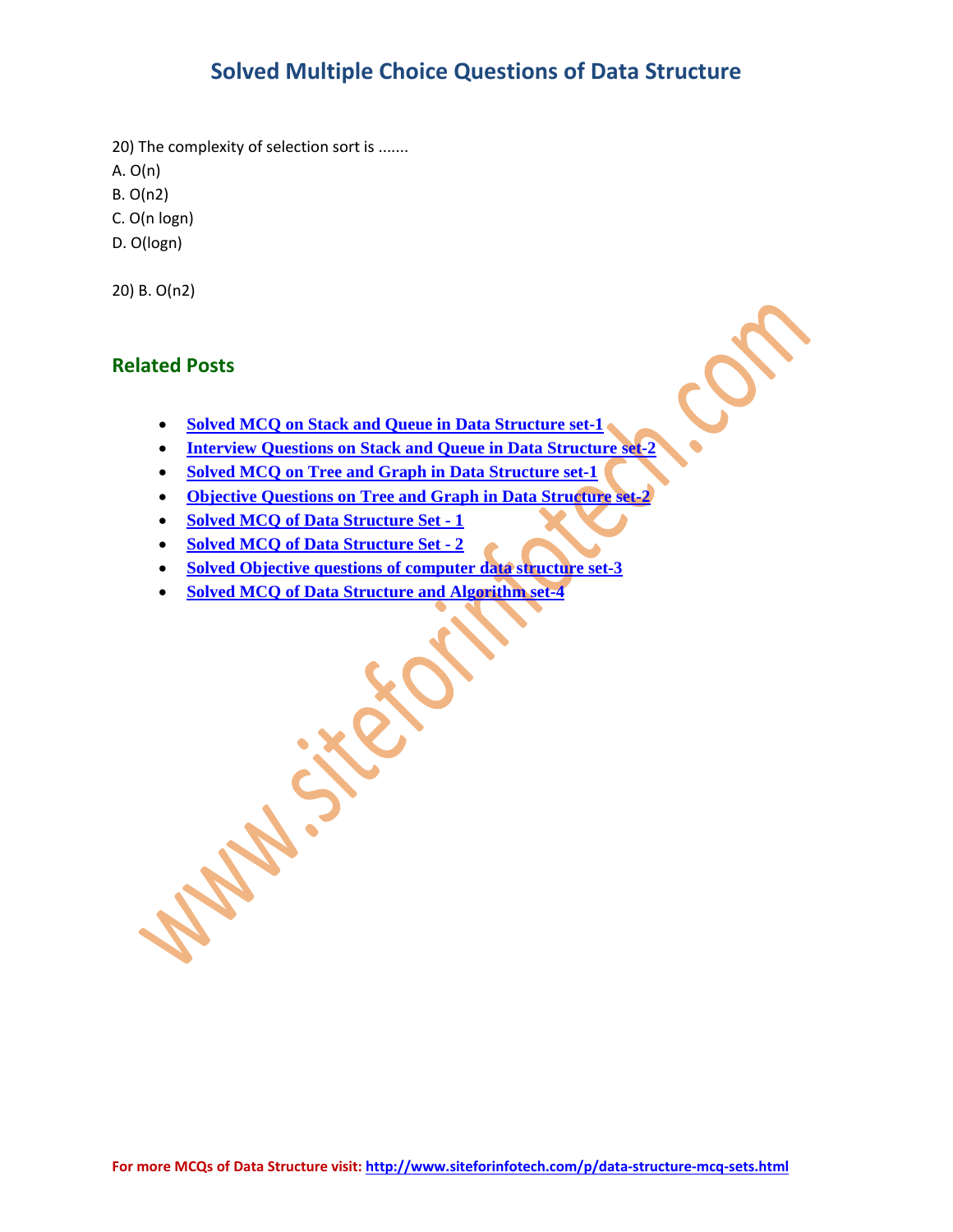#### **Set-2**

1) The worst case occurs in linear search algorithm when.......

A. Item is somewhere in the middle of the array

B. Item is not in the array at all

C. Item is the last element in the array

D. Item is the last element in the array or item is not there at all

1) D. Item is the last element in the array or item is not there at all

2) If the number of records to be sorted is small, then ...... sorting can be efficient

- A. Merge
- B. Heap
- C. Selection
- D. Bubble
- 2) C. Selection

3) The complexity of sorting algorithm measures the ..... as a function of the number n of items to be sorter.

- A. average time
- B. running time

C. average-case complexit

D. case-complexity

3) B. running time

4) Which of the following is not a limitation of binary search algorithm?

A. must use a sorted array

B. requirement of sorted array is expensive when a lot of insertion and deletions are needed

C. there must be a mechanism to access middle element directly

D. binary search algorithm is not efficient when the data elements more than 1500.

4) D. binary search algorithm is not efficient when the data elements more than 1500.

5) The Average case occurs in linear search algorithm..........

A. when item is somewhere in the middle of the array

B. when item is not the array at all

**For more MCQs of Data Structure visit:<http://www.siteforinfotech.com/p/data-structure-mcq-sets.html>**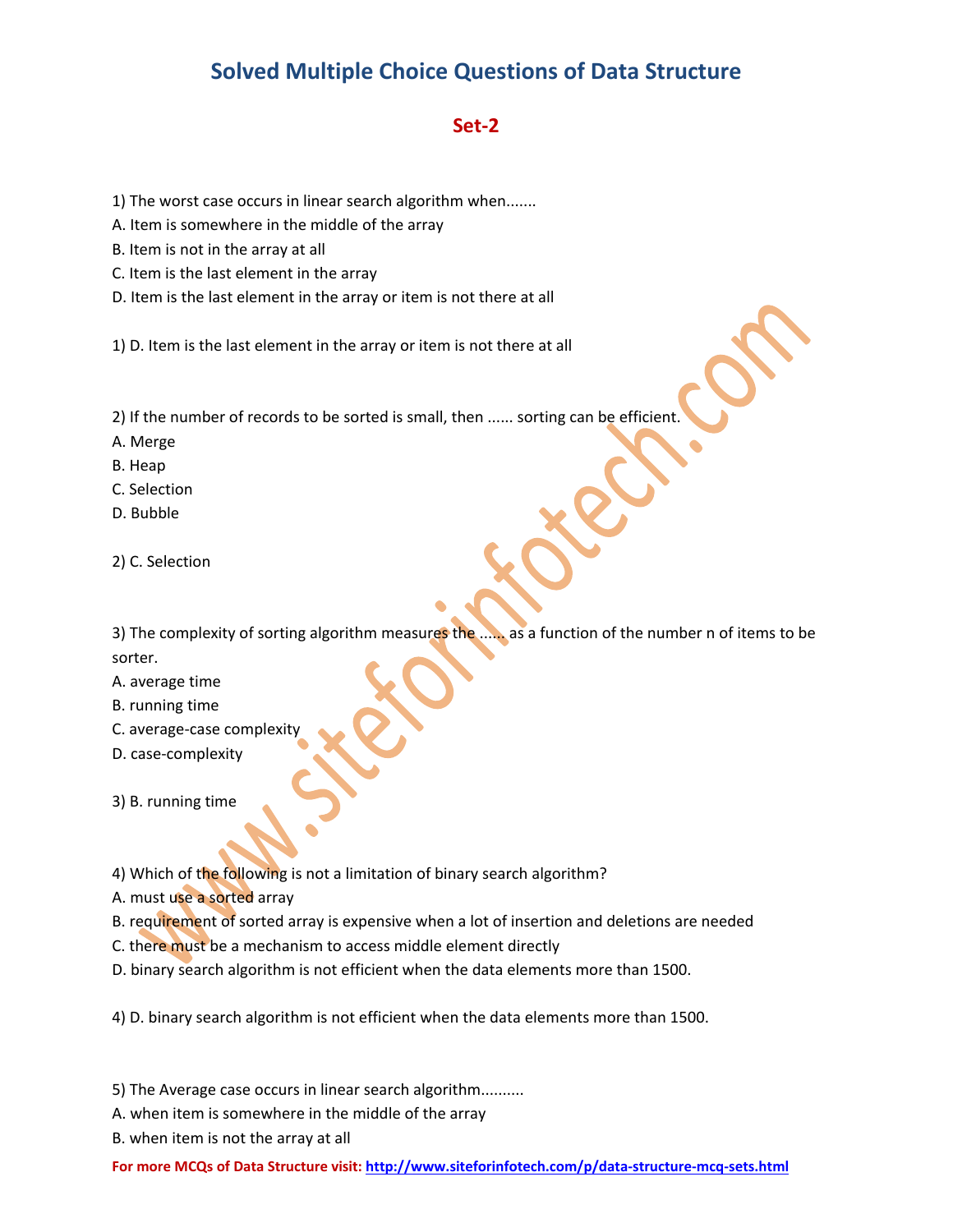C. when item is the last element in the array

D. Item is the last element in the array or item is not there at all

5) A. when item is somewhere in the middle of the array

- 6) Binary search algorithm cannot be applied to...
- A. sorted linked list
- B. sorted binary trees
- C. sorted linear array
- D. pointer array

6) D. pointer array

- 7) Complexity of linear search algorithm is.........
- A. O(n)
- B. O(logn)
- C. O(n2)
- D. O(n logn)
- 7) A. O(n)
- 8) Sorting algorithm can be characterized as....
- A. Simple algorithm which require the order of n<sup>2</sup> comparisons to sort n items.
- B. Sophisticated algorithms that require the O(nlog2n) comparisons to sort items.
- C. Both of the above
- D. None of the above

8) C. Both of the above

- 9) The complexity of bubble sort algorithm is.....
- A. O(n)
- B. O(logn)
- C. O(n2)
- D. O(n logn)

9) C. O(n2)

10) State True or False for internal sorting algorithms.

i) Internal sorting are applied when the entire collection if data to be sorted is small enough that the sorting can take place within main memory.

**For more MCQs of Data Structure visit:<http://www.siteforinfotech.com/p/data-structure-mcq-sets.html>**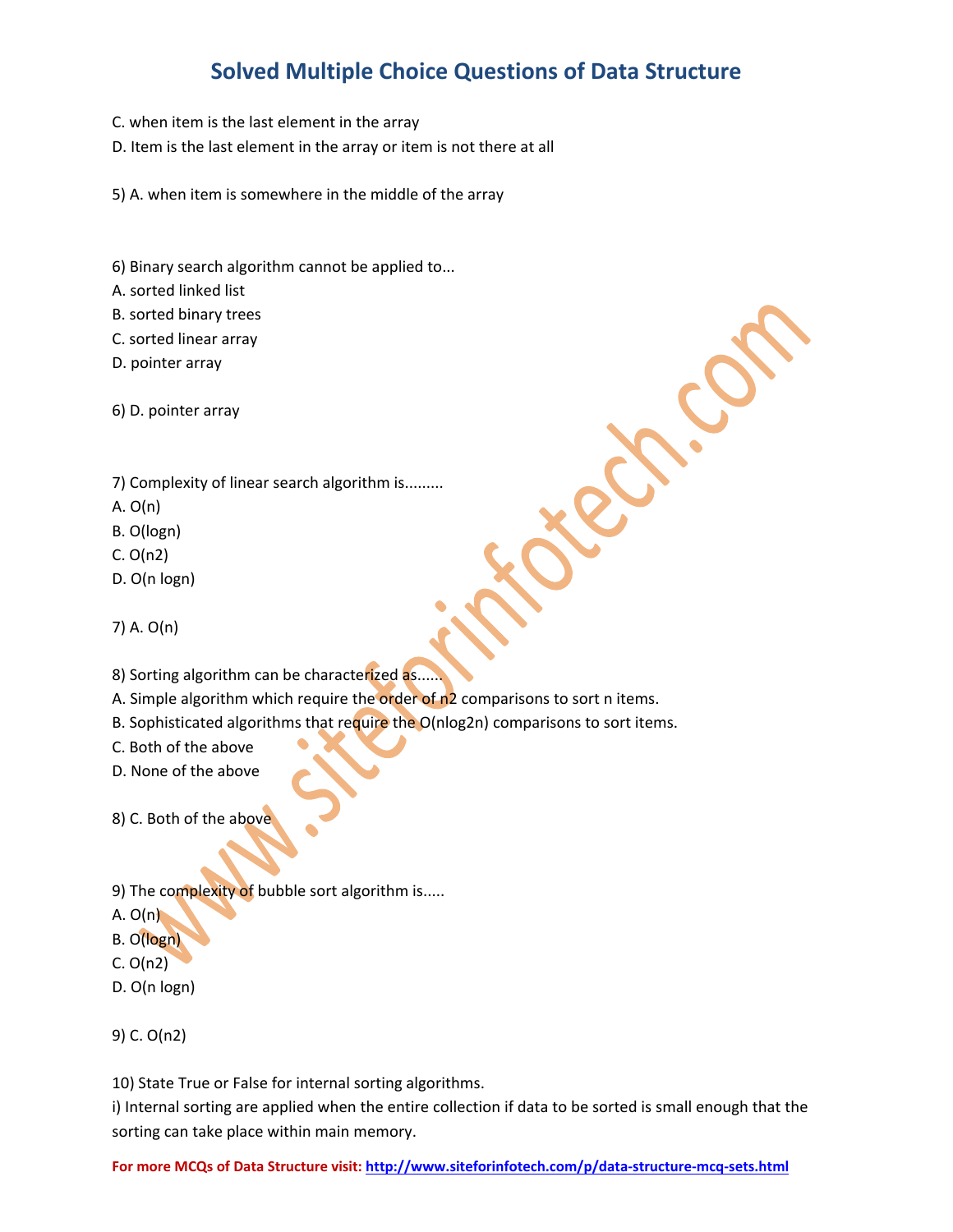ii) The time required to read or write is considered to be significant in evaluating the performance of internal sorting.

A. i-True, ii-True

- B. i-True, ii-False
- C. i-False, ii-True
- D. i-False, ii-False

10) B. i-True, ii-False

- 11) The complexity of merge sort algorithm is......
- A. O(n)
- B. O(logn)
- C. O(n2)
- D. O(n logn)

11) D. O(n logn)

12) ...........order is the best possible for array sorting algorithm which sorts n item.

- A. O(n logn)
- B. O(n2)
- C. O(n+logn)
- D. O(logn)

12) C. O(n+logn)

- 13) ............ is the method used by card sorter?
- A. Radix sort
- B. Insertion
- C. Heap
- D. Quick
- 13) A. Radix sort

14)........ Sorting algorithm is frequently used when n is small where n is total number of elements.

- A. Heap
- B. Insertion
- C. Bubble
- D. Quick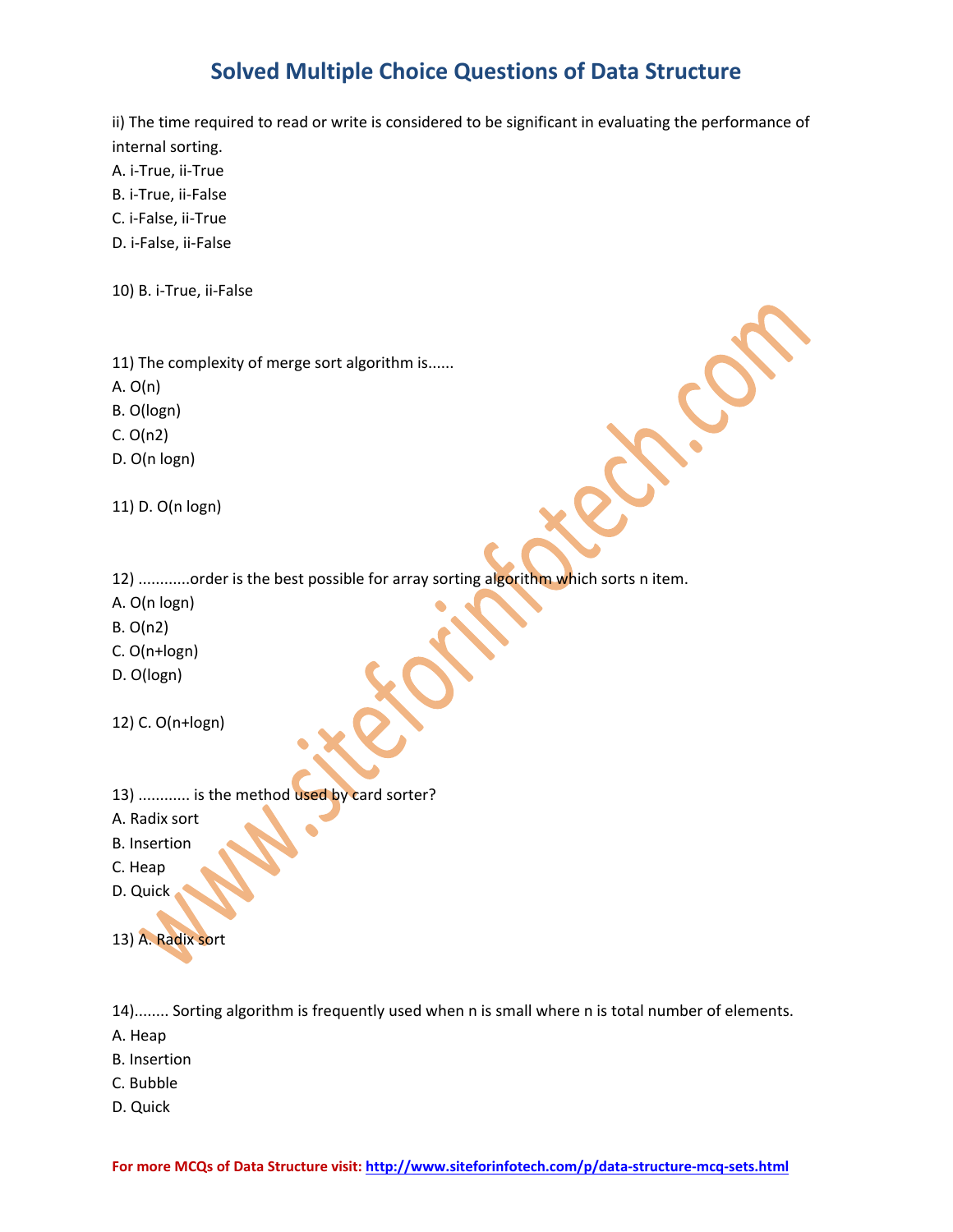14) B. Insertion

15) Which of the following is not the required condition for binary search algorithm?

- A. The list must be sorted
- B. There should be the direct access to the middle element in any sub list
- C. There must be mechanism to delete and/or insert elements in list.
- D. Number values should only be present

15) C. There must be mechanism to delete and/or insert elements in list.

16) Partition and exchange sort is........

- A. quick sort
- B. tree sort
- C. heap sort
- D. bubble sort

16) A. quick sort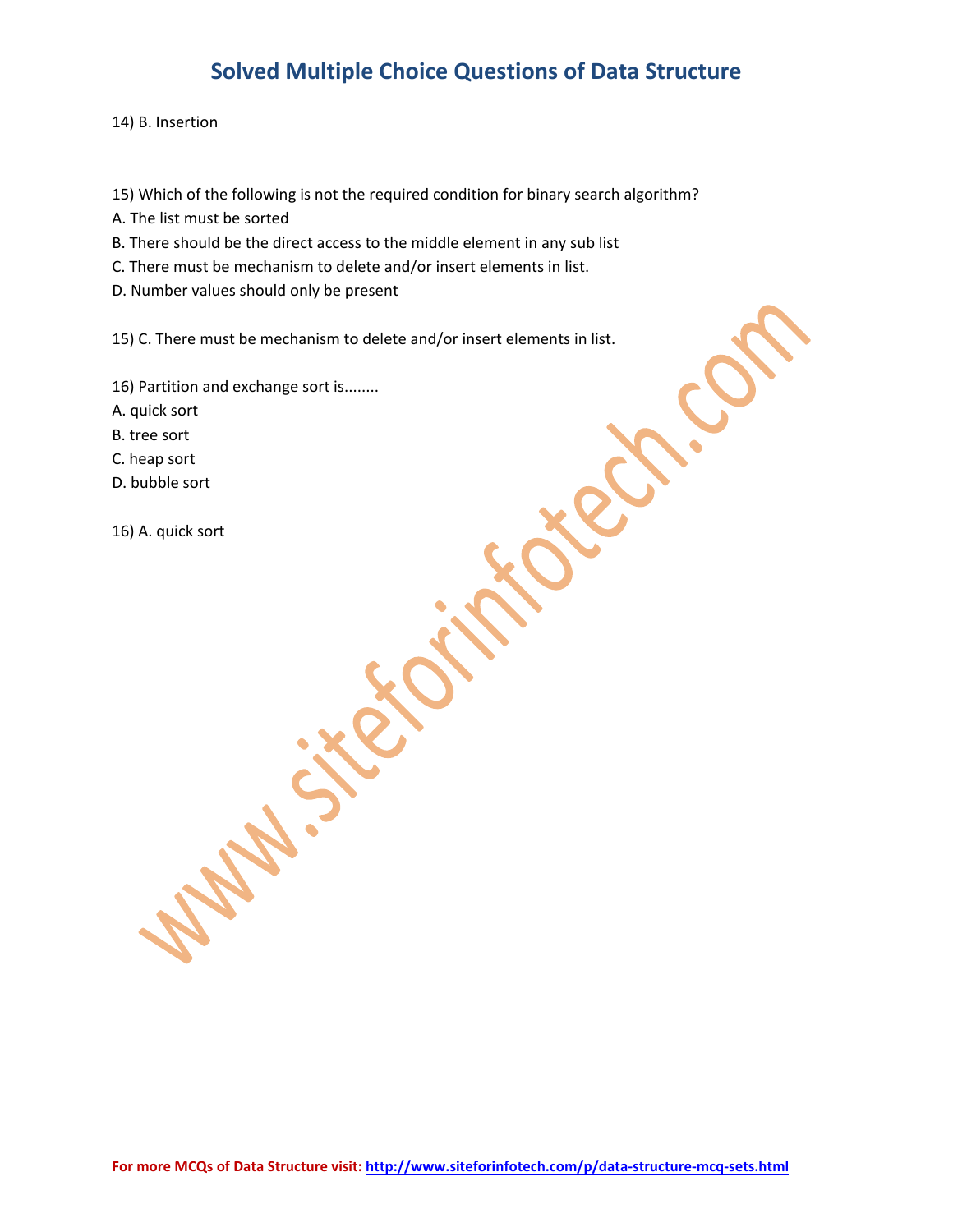### **Solved MCQ on Stack and Queue**

#### **Set-1**

- 1) ......... form of access is used to add and remove nodes from a queue.
- A. LIFO, Last In First Out
- B. FIFO, First In First Out
- C. Both a and b
- D. None of these
- 1) B. FIFO, First In First Out

2) ........ form of access is used to add remove nodes from a stack.

- A. LIFO
- B. FIFO
- C. Both A and B
- D. None of these
- 2) A. LIFO
- 3) New nodes are added to the ......... of the queue
- A. Front
- B. Back
- C. Middle
- D. Both A and B

3) B. Back

- 4) What happens when you push a new node onto a stack?
- A. The new node is placed at the front of the linked list
- B. The new node is placed at the back of the linked list
- C. The new node is placed at the middle of the linked list
- D. No Changes happens

4) A. The new node is placed at the front of the linked list

- 5) Which of the following name does not relate to stacks?
- A. FIFO lists
- B. LIFO lists
- C. Piles
- D. Push down lists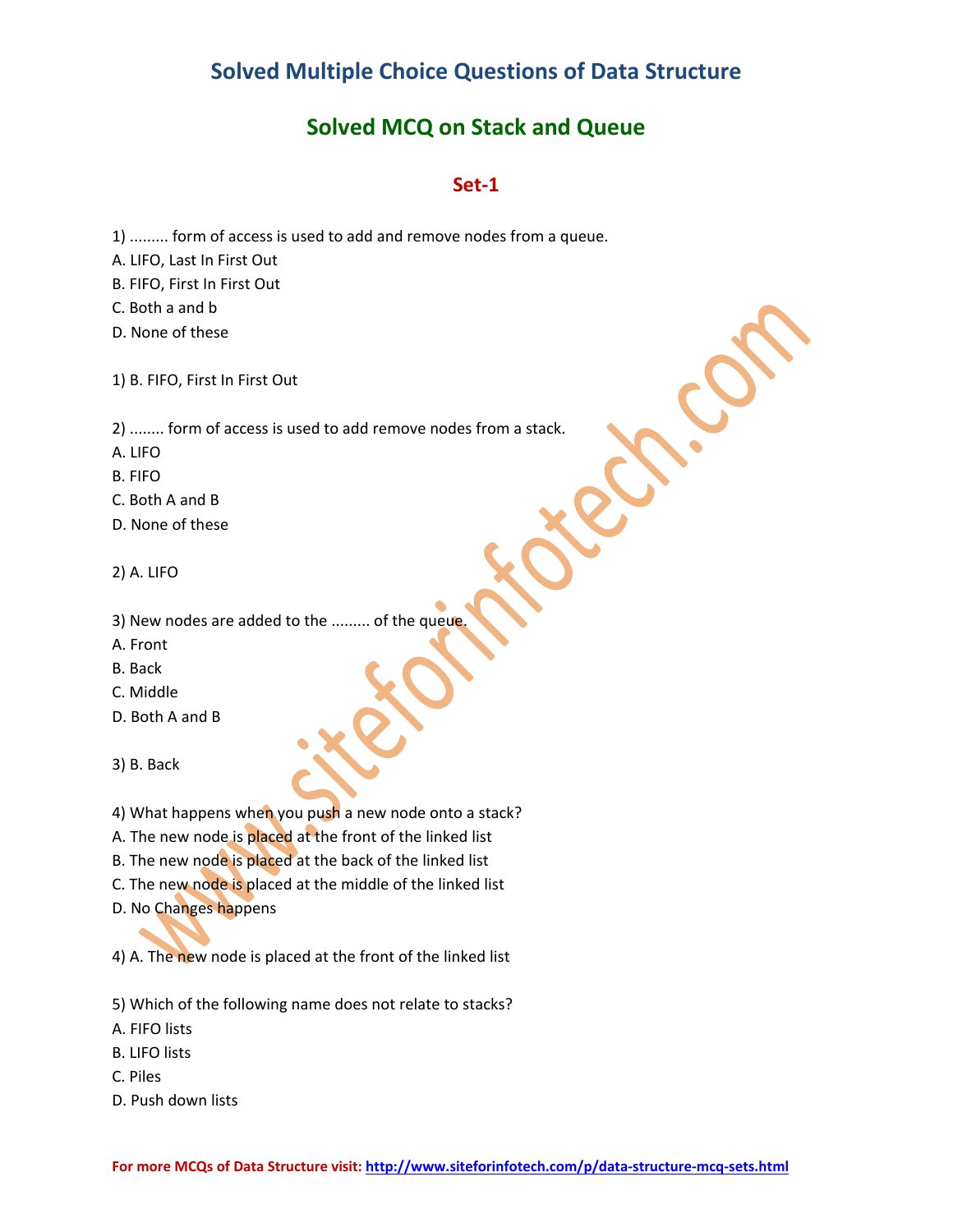- 5) A. FIFO lists
- 6) The term push and pop is related to
- A. Array
- B. Lists
- C. Stacks
- D. Trees
- 6) C. Stacks
- 7) The elements are removal from a stack in .......... order.
- A. Reverse
- B. Hierarchical
- C. Alternative
- D. Sequential
- 7) A. Reverse
- 8) ...... is the term used to insert an element into stack?
- A. Push
- B. Pull
- C. Pop
- D. Pump
- 8) A. Push
- 9) .......... is the term used to delete an element from the stack?
- A. Push
- B. Pull
- C. Pop
- D. Pump
- 9) C. Pop

10) A pointer variable which contains the location at the top element of the stack is called.....

- A. Top
- B. Last
- C. Final
- D. End

10) A. Top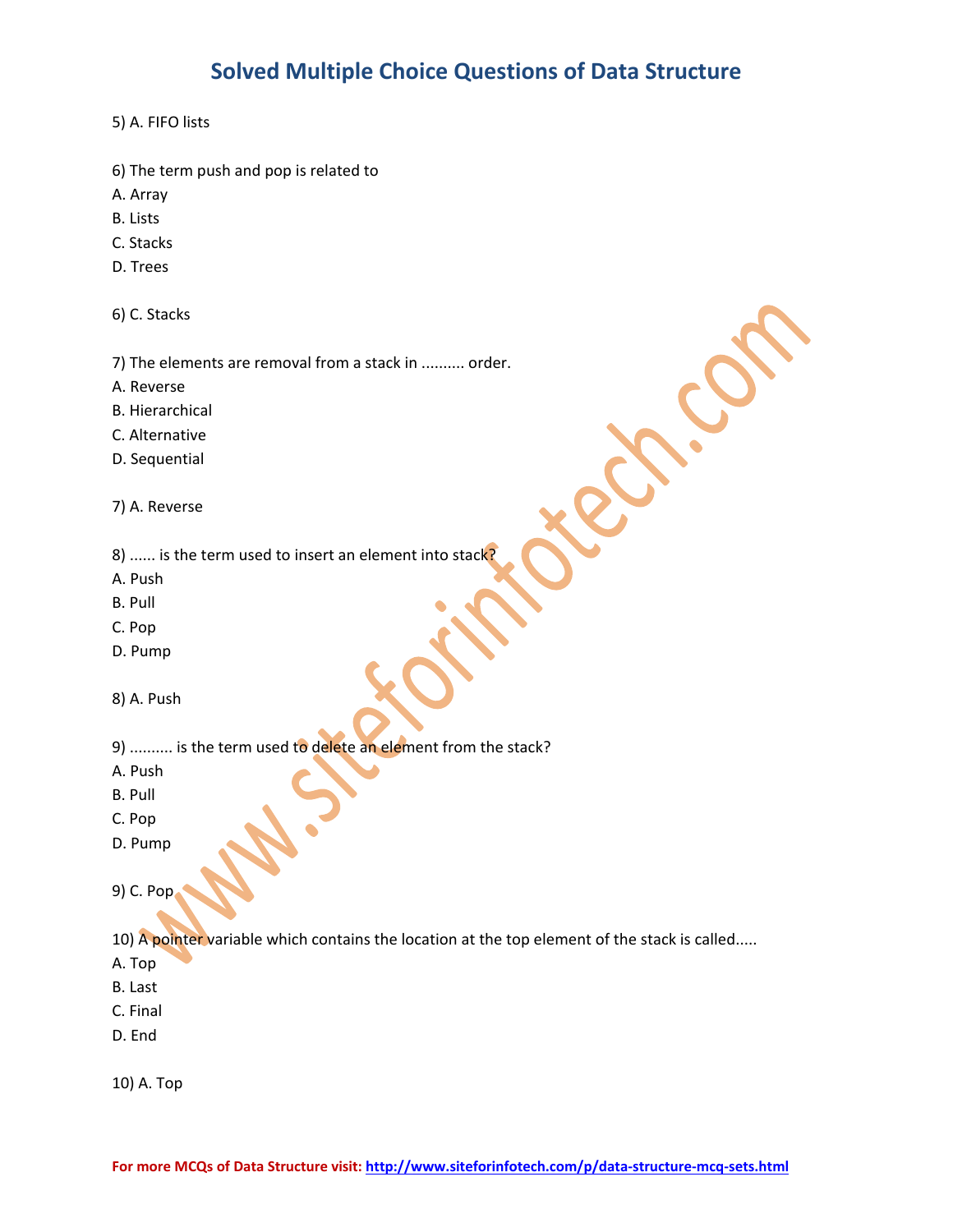#### **Set-2**

- 1) Before inserting into stack one must check the condition.........
- A. Overflow
- B. Underflow
- C. Maximum elements
- D. Existing elements
- 1) A. Overflow
- 2) Before deletion condition into stack ...... has to be checked.
- A. Overflow
- B. Underflow
- C. Maximum elements
- D. Existing elements
- 2) B. Underflow
- 3) When does Top value of stack change in insertion process
- A. Before insertion
- B. After insertion
- C. At the time of insertion
- D. While checking overflow
- 3) A. Before insertion
- 4) Deletion in the linked stack takes place by deleting........
- A. Node pointed by the start process.
- B. End of the list
- C. Beginning of the list
- D. Middle of the list
- 4) A. Node pointed by the start process
- 5) The condition........ Indicate the queue is empty.
- A. Front=Null
- B. Null=Front
- C. Front=Rear
- D. Rear=Null
- 5) A. Front=Null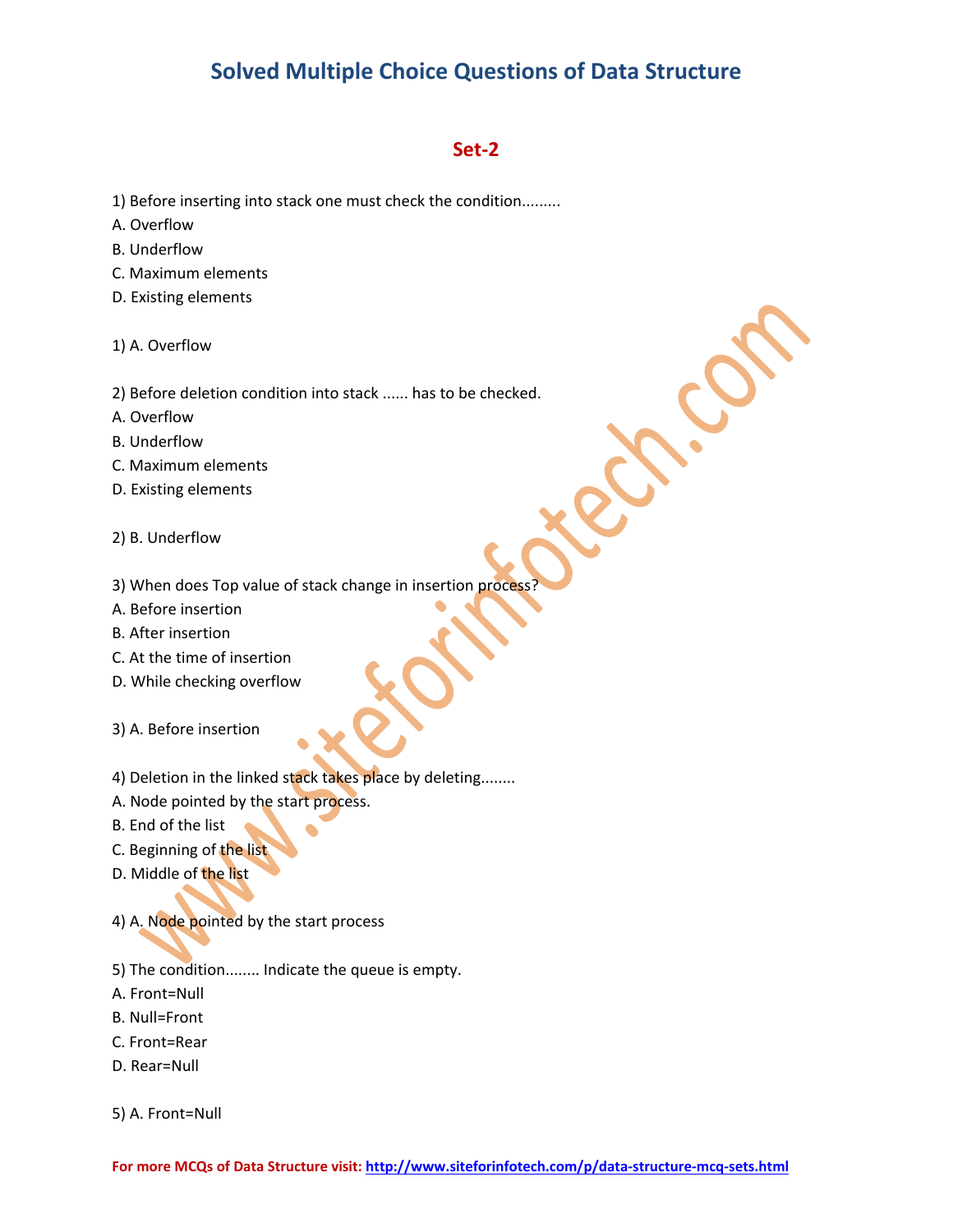- 6) The value of REAR is increased by 1 when.......
- A. An element is deleted in a queue
- B. An element is traversed in a queue
- C. An element is added in a queue
- D. An element is merged in a queue
- 6) C. An element is added in a queue
- 7) The term dequeue is the contraction of the name........
- A. Double ended queue
- B. Double side queue
- C. Double headed queue
- D. Double address queue
- 7) A. Double ended queue

8) ............. is a collection of elements such that each element has been assigned a processing priority.

- A. Priority queue
- B. Procedure queue
- C. Main queue
- D. Interrupt queue
- 8) A. Priority queue
- 9) Link fields hold pointers to the .......... element in the linked representation of stack.
- A. Neighboring
- B. Last
- C. First
- D. Middle
- 9) A. Neighboring
- 10) Reversing a great deal of space for each stack in memory will...........
- A. Decrease the numbers of times overflow may occur
- B. Increase the numbers of times overflow may occur
- C. Increase the number of times underflow may occur
- D. Increase the number of times underflow may occur.

10) A. Decrease the numbers of times overflow may occur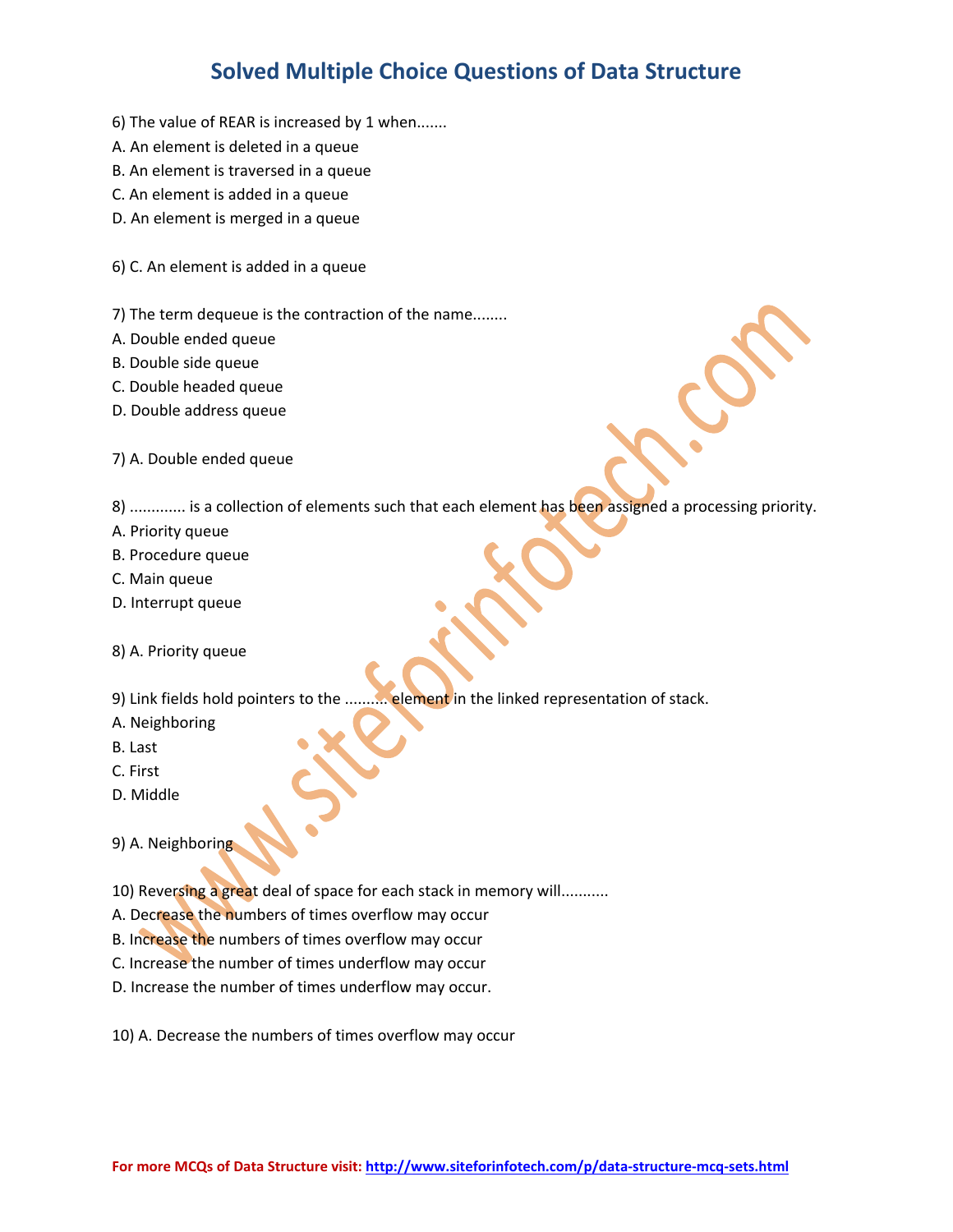### **Solved MCQ on Tree and Graph**

#### **Set-1**

- 1) The operation of processing each element in the list is known as......
- A. sorting
- B. merging
- C. inserting
- D. traversal
- 1) D. traversal
- 2) Binary trees with threads are called as.......
- A. Threaded trees
- B. Pointer trees
- C. Special trees
- D. Special pointer trees
- 2) A. Threaded trees
- 3) In Binary trees nodes with no successor are called...
- A. End nodes
- B. Terminal nodes
- C. Final nodes
- D. Last nodes
- 3) B. Terminal nodes

4) Trees are said .......... if they are similar and have same contents at corresponding nodes.

- A. Duplicate
- B. Carbon copy
- C. Replica
- D. Copies

5) Every node N in a binary tree T except the root has a unique parent called the ......... of N.

- A. Antecedents
- B. Predecessor
- C. Forerunner
- D. Precursor

<sup>4)</sup> D. Copies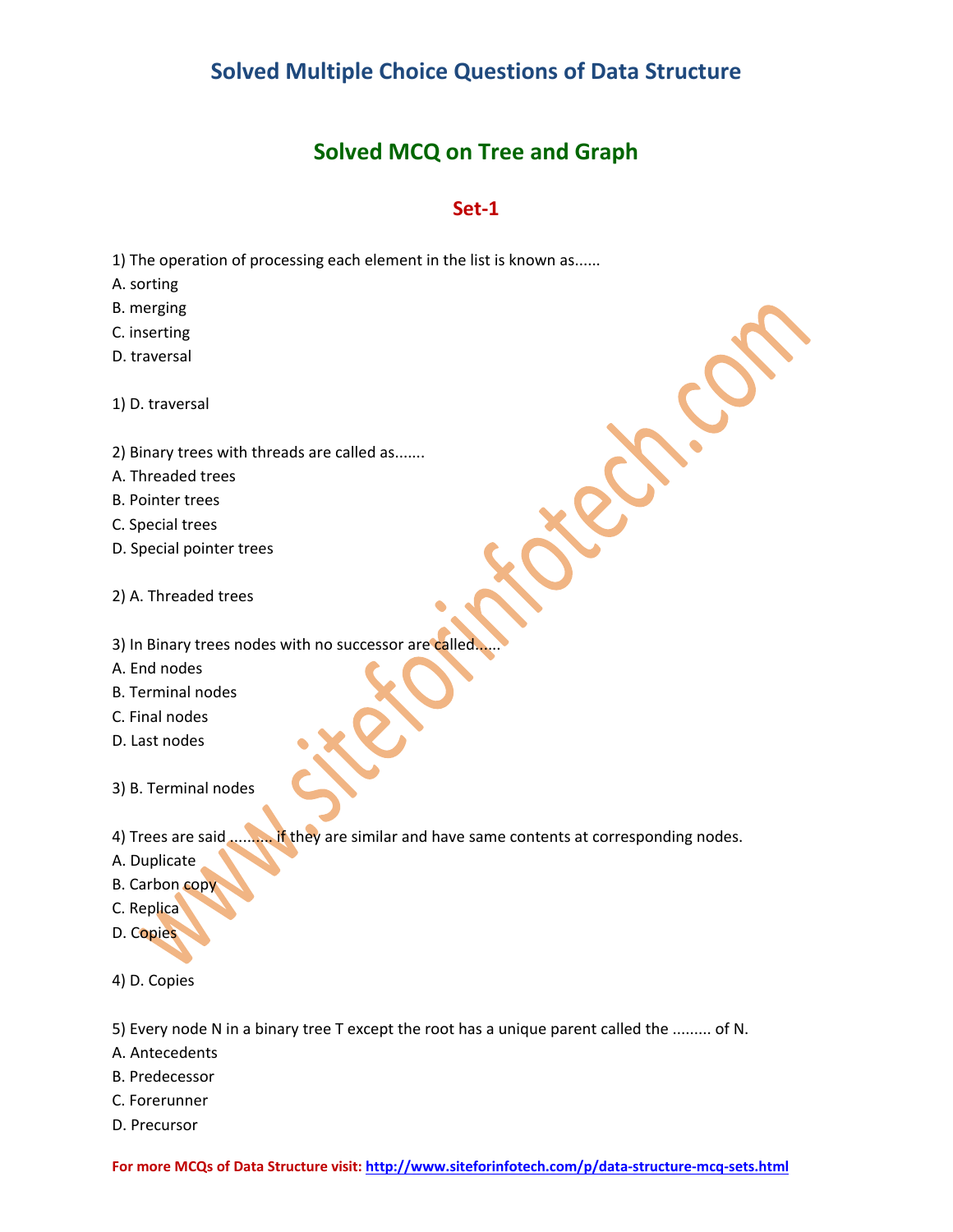#### 5) B. Predecessor

6) Sequential representation of binary tree uses........

- A. Array with pointers
- B. Single linear array
- C. Two dimensional arrays
- D. Three dimensional arrays
- 6) A. Array with pointers
- 7) TREE[1]=NULL indicates tree is ........
- A. Overflow
- B. Underflow
- C. Empty
- D. Full
- 7) C. Empty
- 8) Linked representation of binary tree needs ......... parallel arrays.
- A. 4
- B. 2
- C. 3
- D. 5
- 8) C. 3
- 9) In a 2-tree, nodes with 0 children are called............
- A. Exterior node
- B. Outside node
- C. Outer node
- D. External node
- 9) D. External node

10) In a extended-binary tree nodes with 2 children are called........

- A. Interior node
- B. Domestic node
- C. Internal node
- D. Inner node
- 10) C. Internal node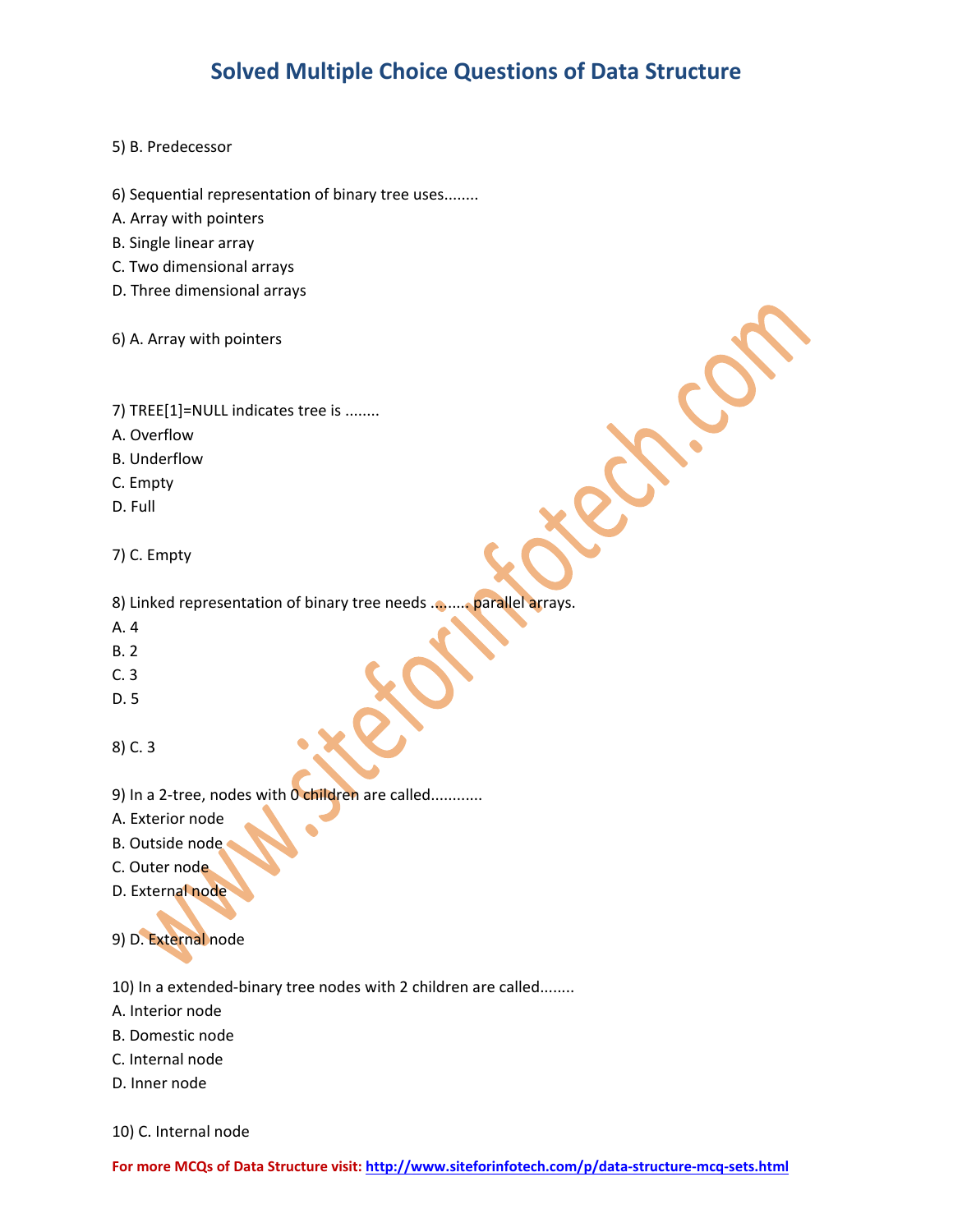#### **Set-2**

- 1) While converting binary tree into extended binary tree, all the original nodes in binary tree are.......
- A. Internal nodes on extended tree
- B. External nodes on extended tree
- C. Vanished on extended tree
- D. Intermediate nodes on extended tree
- 1) A. Internal nodes on extended tree

2) In a binary tree, certain null entries are replaced by special pointers which point to nodes higher in the tree for efficiency. These special pointers are called.........

- A. Leaf
- B. Branch
- C. Path
- D. Thread
- 2) D. Thread
- 3) The in order traversal of tree will yield a sorted listing of elements of tree in....
- A. Binary trees
- B. Binary search trees
- C. Merging
- D. AVL Trees
- 3) B. Binary search trees

4) A binary tree whose every node has either zero or two children is called.........

- A. Complete binary tree
- B. Binary Search tree
- C. Extended binary tree
- D. E2 tree

4) C. Extended binary tree

5) The post order traversal of a binary tree is DEBFCA. Find out the pre order Traversal.

- A. ABFCDE
- B. ADBFEC

**For more MCQs of Data Structure visit:<http://www.siteforinfotech.com/p/data-structure-mcq-sets.html>**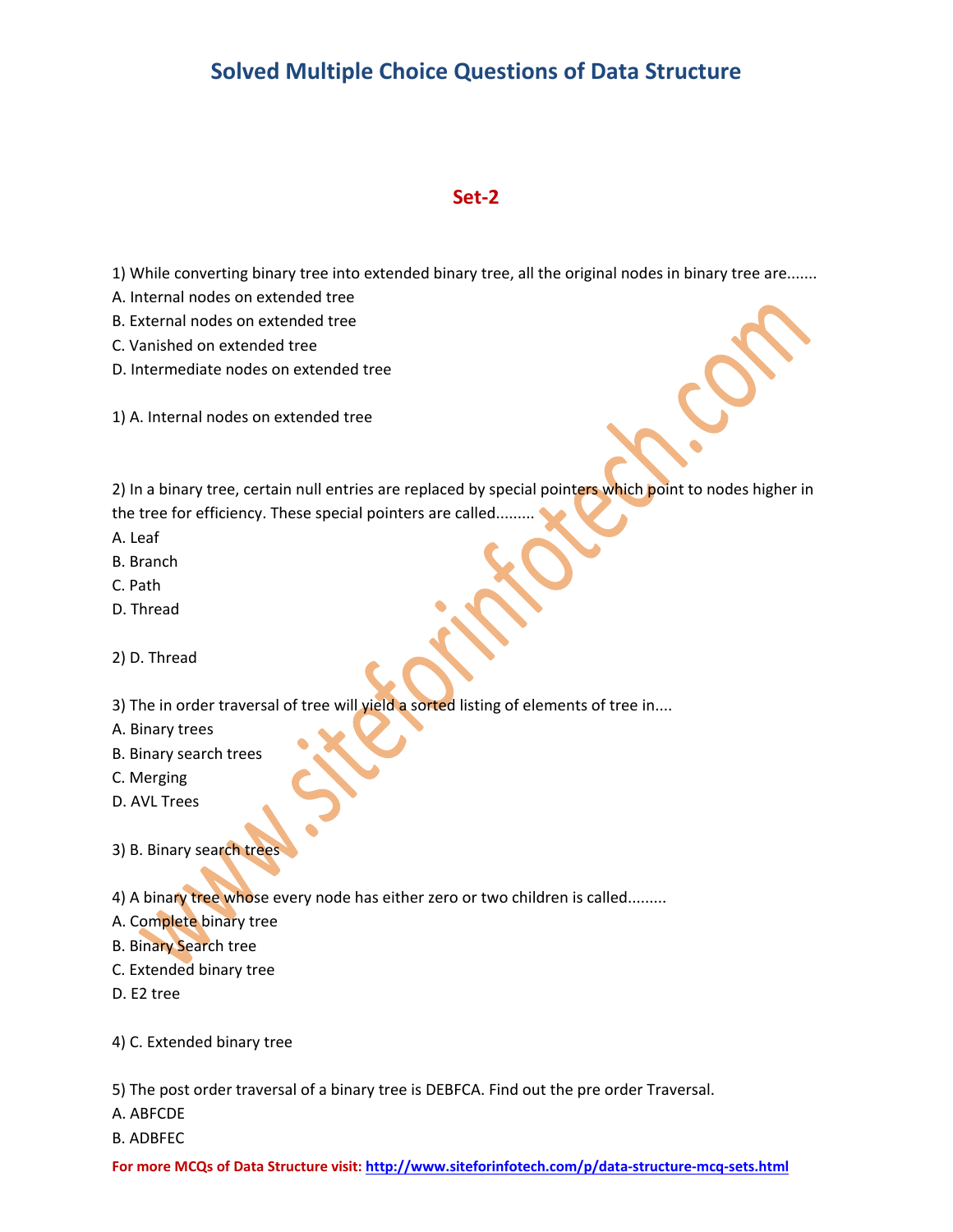C. ABDECF

D. ABDCEF

5) C. ABDECF

6) In order traversing a tree resulted E A C K F H D B G; the preorder traversal would return.

- A. FAEKCDBHG
- B. FAEKCDHGB
- C. EAFKHDCBG
- D. FEAKDCHBG

6) B. FAEKCDHGB

7) In linked representation of Binary trees LEFT[k] contains the ........ of at the node N, where k is the location.

- A. Data
- B. Location and left child
- C. Right child address
- D. Null value

7) A. Data

8) Three standards ways of traversing a binary tree T with root R .......

- A. Prefix, infix, postfix
- B. Pre-process, in-process, post-process
- C. Pre-traversal, in-traversal, post-traversal
- D. Pre-order, in-order, post-order

8) D. Pre-order, in-order, post-order

- 9) Which indicates pre-order traversal?
- A. Left sub-tree, Right sub-tree and root
- B. Right sub-tree, Left sub-tree and root
- C. Root, Left sub-tree, Right sub-tree
- D. Right sub-tree, root, Left sub-tree
- 9) C. Root, Left sub-tree, Right sub-tree

10) A terminal node in a binary tree is called ............

A. Root

B. Leaf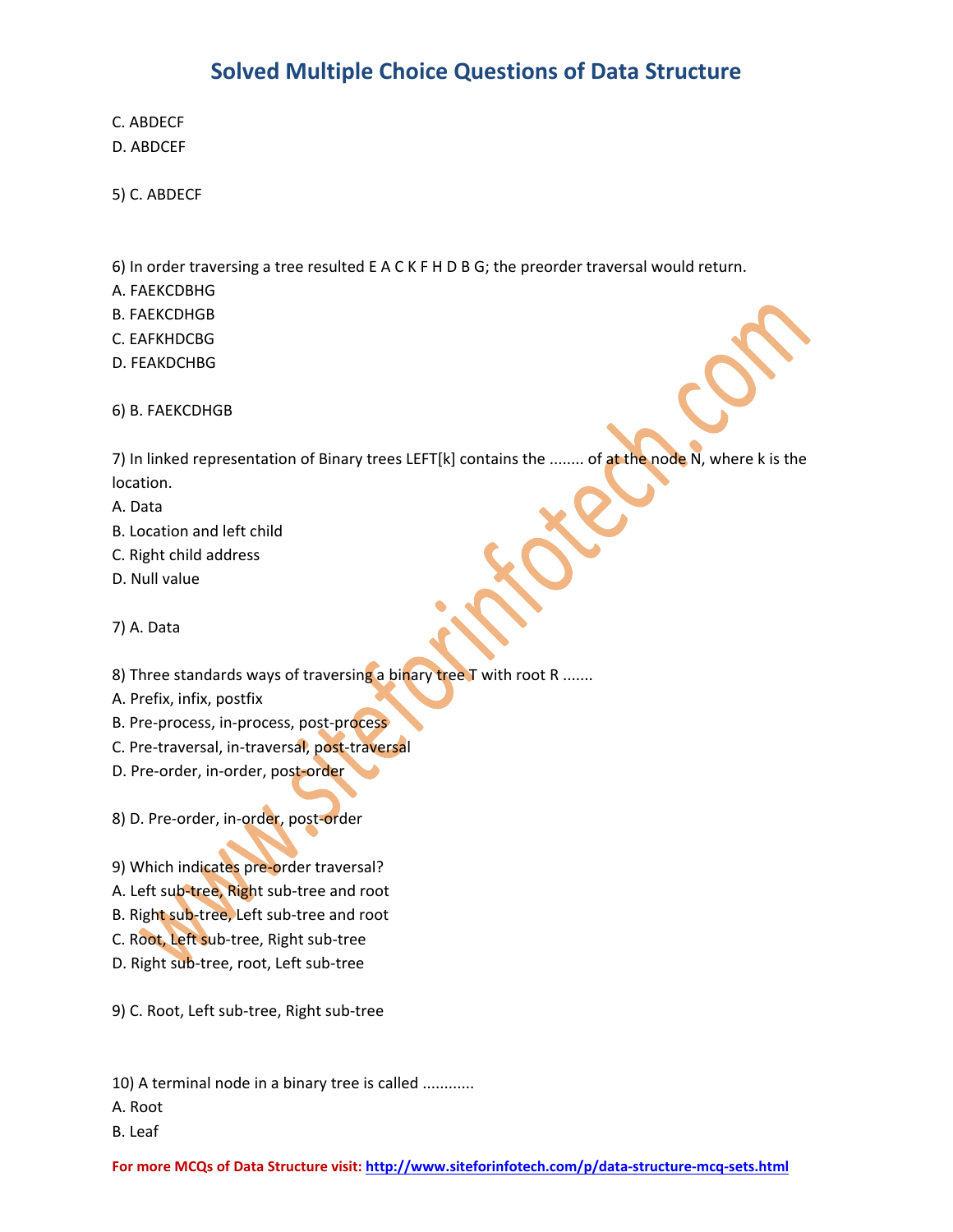C. Child

D. Branch

10) B. Leaf

#### **Related Posts**

- **[Solved MCQ on Stack and Queue in Data Structure](http://www.siteforinfotech.com/2014/12/solved-mcq-on-stack-queue-in-data-structure.html) set-1**
- **[Interview Questions on Stack and Queue in Data Structure](http://www.siteforinfotech.com/2014/12/interview-questions-stack-queue-data-structure.html) set-2**
- **[Solved MCQ on Tree and Graph in Data Structure](http://www.siteforinfotech.com/2014/12/solved-mcq-on-tree-graph-data-structure.html) set-1**
- **[Objective Questions on Tree and](http://www.siteforinfotech.com/2014/12/objective-questions-tree-graph-data-structure.html) Graph in Data Structure set-2**
- **[Solved MCQ of Data Structure](http://www.siteforinfotech.com/2012/12/solved-mcq-of-data-structure-set-1.html) Set - 1**
- **[Solved MCQ of Data Structure](http://www.siteforinfotech.com/2012/12/solved-mcq-of-data-structure-set-2.html) Set - 2**
- **[Solved Objective questions of computer data structure](http://www.siteforinfotech.com/2013/03/solved-objective-questions-of-data-structure.html) set-3**
- **[Solved MCQ of Data Structure](http://www.siteforinfotech.com/2013/10/solved-mcq-data-structure-algorithm.html) and Algorithm set-4**
- **MCQ of Data Structure [and Algorithm with Answer set-5](http://www.siteforinfotech.com/2013/10/mcq-of-data-structure-and-algorithm.html)**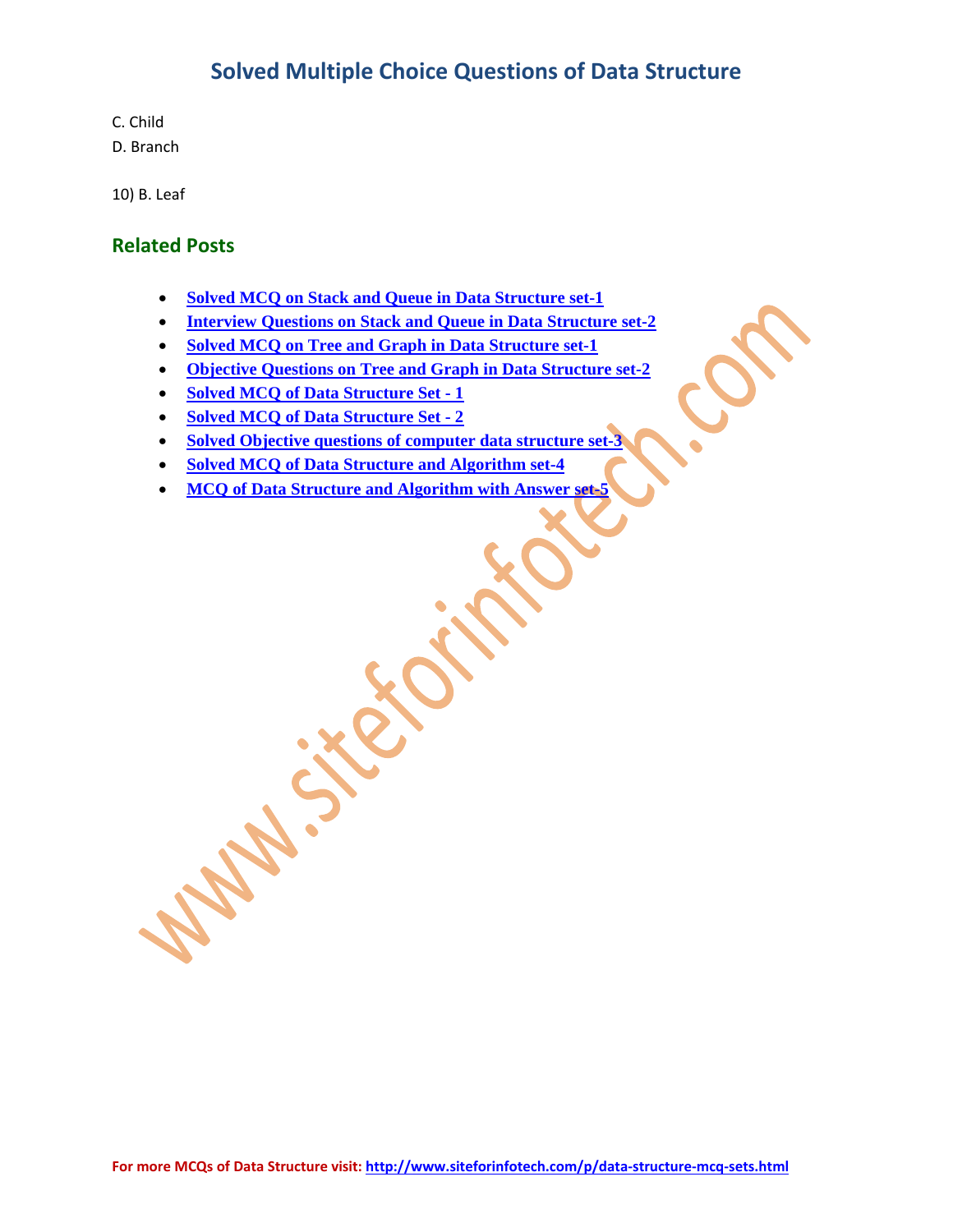#### **Set-3**

- 1) Which indicates in-order traversal?
- A. Left sub-tree, Right sub-tree and root
- B. Right sub-tree, Left sub-tree and root
- C. Root, Left sub-tree, Right sub-tree
- D. Right sub-tree, root, Left sub-tree
- 1) D. Right sub-tree, root, Left sub-tree

2) The line drawn from a node N of tree T to a successor is called .......

- A. Path
- B. Edge
- C. Arrow
- D. Route
- 2) B. Edge

3) In a binary tree a sequence of consecutive edges is called ......

- A. Rotate
- B. Connecting lines
- C. Two-way
- D. Path

3) D. Path

4) Which of the following indicates post-order traversal?

- A. Left sub-tree, Right sub-tree and root
- B. Right sub-tree, Left sub-tree and root
- C. Root, Left sub-tree, Right sub-tree
- D. Right sub-tree, root, Left sub-tree
- 4) A. Left sub-tree, Right sub-tree and root

5) The root R of the binary tree is assigned a level number of ......

- A. 1
- B. 0
- $C. -1$
- D. Null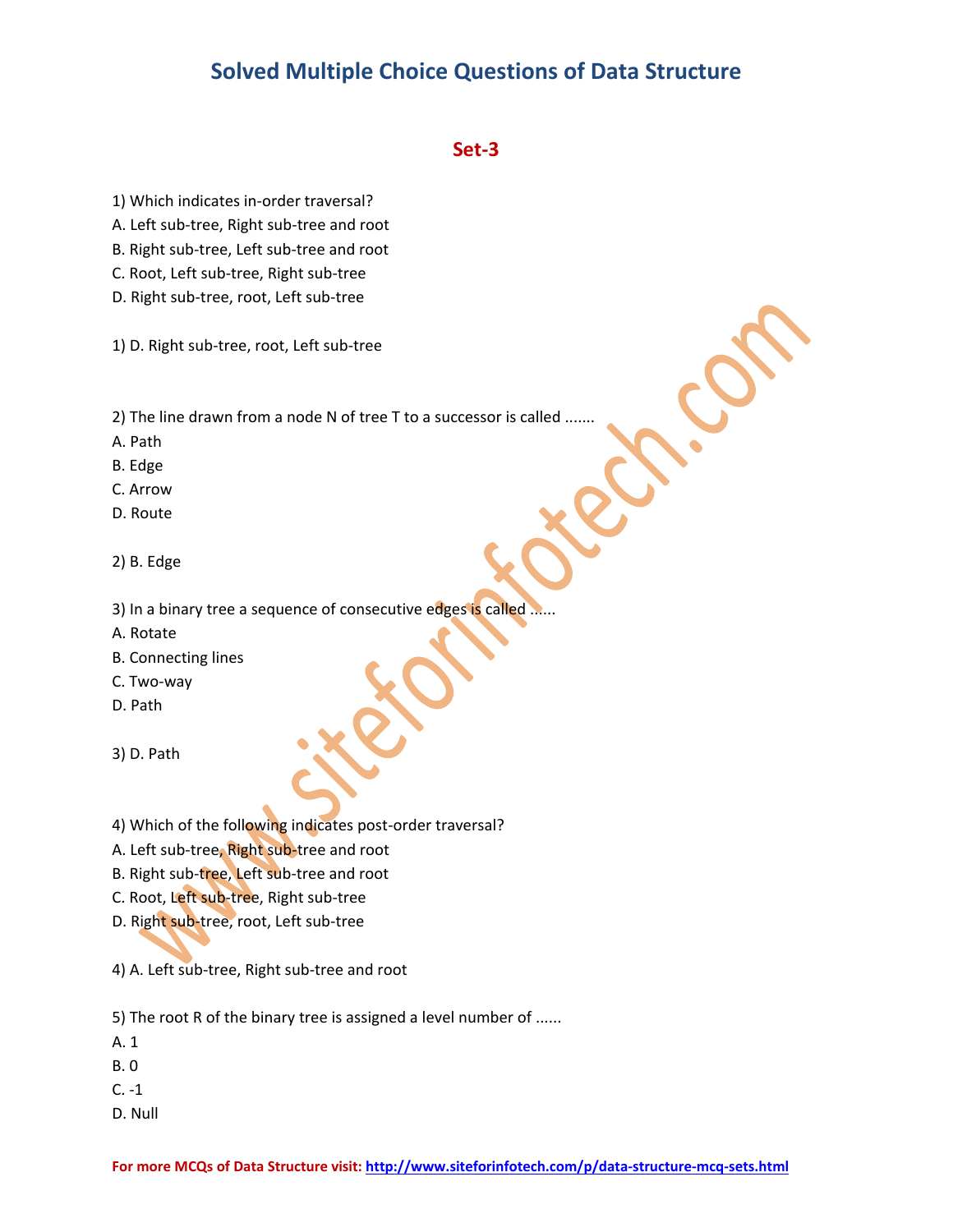#### 5) B. 0

6) If node N is a terminal node in a binary tree then its .........

- A. Right tree is empty
- B. Left tree is empty
- C. Both left & right sub trees are empty
- D. Root node is empty
- 6) C. Both left & right sub trees are empty

7) In threaded binary tree ......... points to higher nodes in tree.

- A. Info
- B. Root
- C. Threads
- D. Child
- 7) C. Threads
- 8) A graph is said to be ........... if there is a path between any two of its nodes
- A. Connected
- B. Coupled
- C. Attached
- D. Allied
- 8) A. Connected

9) A graph is said to be ....... if every node u in G is adjacent to every other node v in G.

- A. Absolute
- B. Entire
- C. Inclusive
- D. Complete
- 9) D. Complete
- 10) A graph is said to be ....... if its edges are assigned data.
- A. Tagged
- B. Marked
- C. Lebeled
- D. Sticked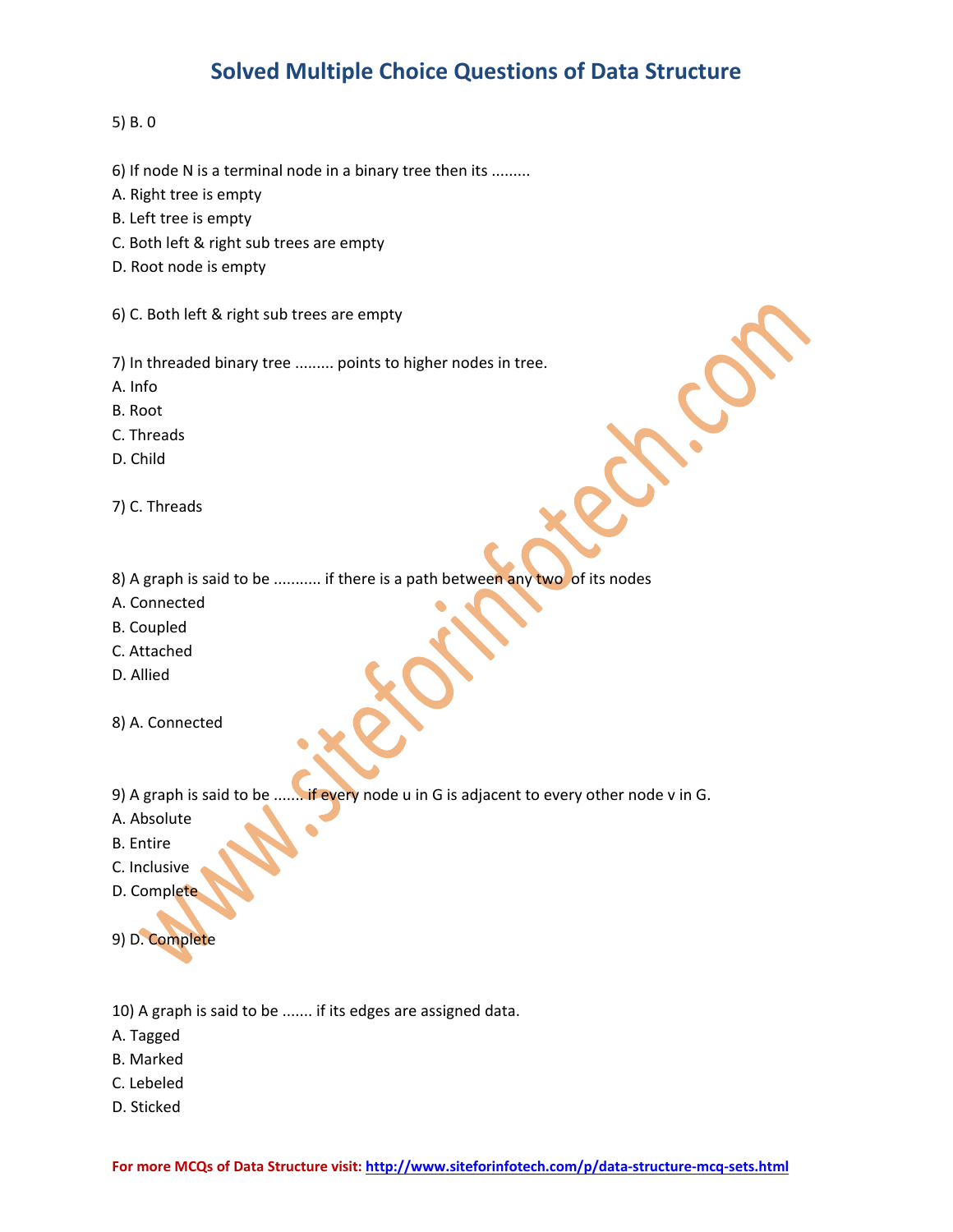10) C. Lebeled

- 11) Other name for directed graph is ..........
- A. Direct graph
- B. Digraph
- C. Dir-graph
- D. Digraph
- 11) D. Digraph

12) Graph G is .............. if for any pair u, v of nodes in G there is a path from u to vor path from v to u.

- A. Leterally connected
- B. Widely Connected
- C. Unliterally connected
- D. Literally connected
- 12) C. Unliterally connected
- 13) A connected graph T without any cycles is called ..
- A. free graph
- B. no cycle graph
- C. non cycle graph
- D. circular graph
- 13) A. free graph
- 14) A connected graph T without any cycles is called a ........
- A. A tree graph
- B. Free tree
- C. A tree d
- D. All of the above
- 14) D. All of the above
- 15) In a graph if  $E=(u,v)$  means ......
- A. u is adjacent to v but v is not adjacent to u
- B. e begins at u and ends at v
- C. u is processor and v is successor
- D. both b and c
- 15) D. both b and c